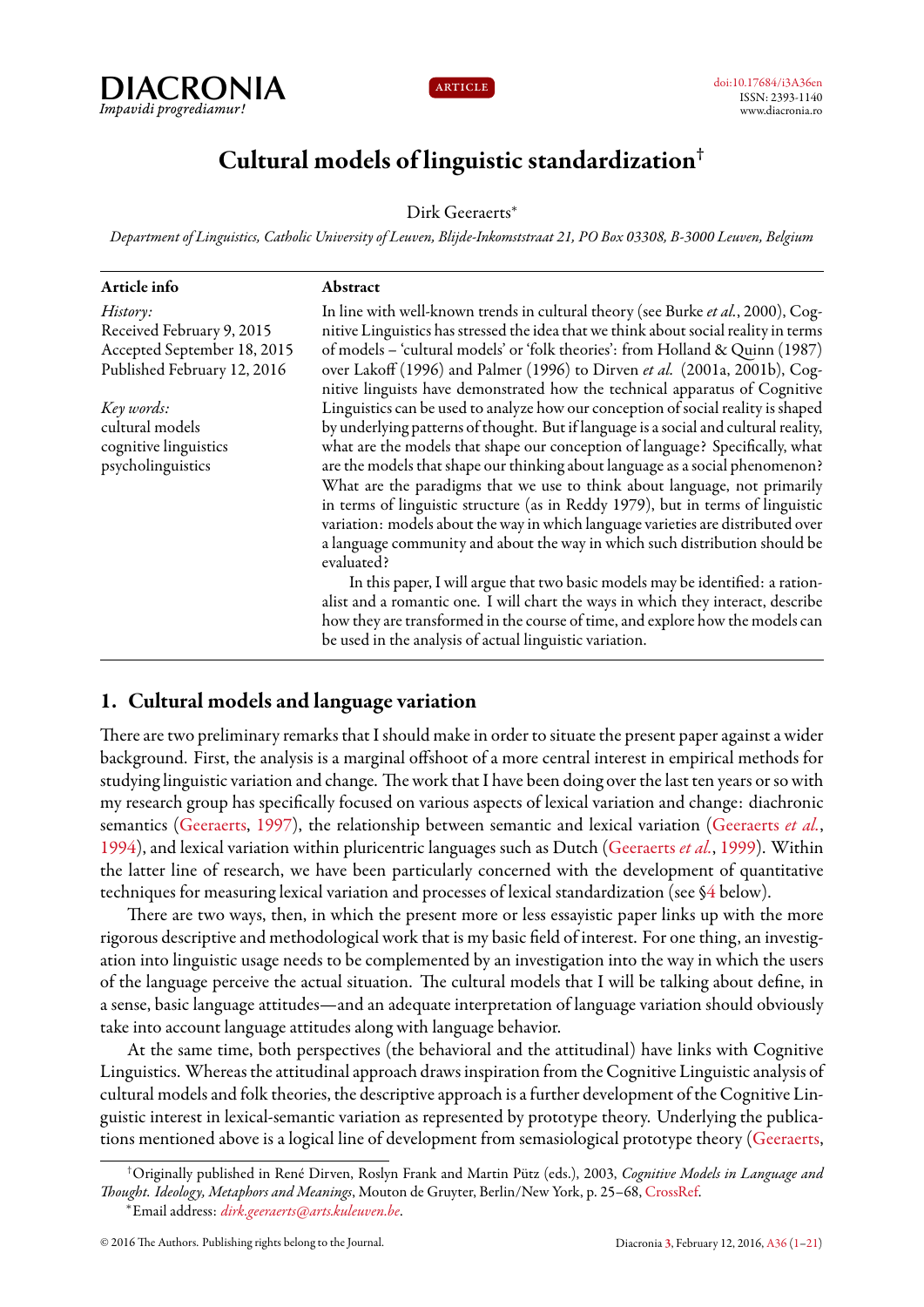[1997\)](#page-20-0) to a model of lexical variation encompassing onomasiological variation [\(Geeraerts](#page-20-1) *et al.*, [1994](#page-20-1)), which then further broadens to the investigation of 'external', sociolectal and dialectal factors of variation ([Geeraerts](#page-20-2) *et al.*, [1999](#page-20-2)).

As a second preliminary remark, is there a difference between a 'cultural model' and an ideology? It is a common idea in Cognitive Linguistics that the cultural models underlying reasoning and argumentation are to some extent idealized entities (see, for instance, the notion of ICM's or 'Idealized Cognitive Models' as introduced in [Lakoff](#page-20-3), [1987\)](#page-20-3). Actually occurring phenomena and situations usually differ to a smaller or a greater extent from the models that act as cognitive reference points: the models themselves, then, are to some extent abstract, general, perhaps even simplistic, precisely because we use them to make sense of phenomena that are intrinsically more complicated.

With regard to social phenomena, this means that cultural models may turn out to be not just idealized entities, but also ideological ones. Cultural models may be ideologies in two different respects: either when their idealized character is forgotten (when the difference between the abstract model and the actual circumstances is neglected), or when they are used in a prescriptive and normative rather than a descriptive way (when they are used as models of how things should be rather than of how things are). In the latter case, an ideology is basically a guiding line for social action, a shared system of ideas for the interpretation of social reality, regardless of the researcher's evaluation of that perspective. In the former case, an ideology is always to some extent a cover-up, a semblance, a deliberate misrepresentation of the actual situation, and a description of such ideologies will of necessity have to be critical.

The distinction is of course well-known in ideology research, and there is an extensive linguistic literature probing the relationship between language and ideology. There are two basic (and to some extent overlapping) approaches here: on the one hand, all forms of critical discourse analysis, as represented by [van Dijk](#page-19-1) ([1998](#page-19-1)), [Wodak & Meyer](#page-20-4) [\(2001](#page-20-4)), or [Blommaert & Bulcaen](#page-19-2) [\(1997\)](#page-19-2); and on the other, the 'ideologies of language' approach, as represented by [Joseph & Taylor](#page-20-5) [\(1990\)](#page-20-5), [Woolard](#page-20-6) *et al.* [\(1998\)](#page-20-6), and [Schiffman](#page-20-7) ([1996](#page-20-7)). The former approach critically analyzes any text with regard to its position in the social power play—with regard to the way, that is, in which it reproduces or counteracts existing social relations. The latter approach concentrates on how beliefs about language variation and specific linguistic varieties manifest themselves explicitly (as in language policies) or implicitly (as in educational practices), and how they interact with group identity, economic development, social mobility, political organization.

In the following pages, I will not take a critical approach, but rather start from a neutral and descriptive conception of linguistic cultural models. Rather than critically analyzing specific practices and policies as ideological, I will try to explore the underlying structure and the historical development of the competing cultural models that lie at the basis of such practices and policies as well as their critical analysis.

## **2. The rationalist and the romantic model**

In this section, I will present the two basic cultural models that I think need to be distinguished if we want to get a grip on the logic of standardization debates: the rationalist one and the romantic one. I will present them in mutual contrast, showing how they are to a large extent each other's counterpart, and how they are dialectically related. The present section will not however exhaust the comparison between both models. In the next section, the comparison will be further expanded, leading to the identification of two historical transformations of the basic models, in the form of a *nationalist* and a *postmodern* model.

#### *2.1. The rationalist model*

So what are the characteristics that are ideally (and perhaps ideologically) attributed to standard languages? The most conspicuous feature is probably the *generality* of standard languages. Standard languages, in contrast with dialects and other restricted languages, are general in three different ways.

They are*geographically* general, in the sense that they overarch the more restricted areas of application of dialects. Further, they are *socially* general because they constitute a common language that is not the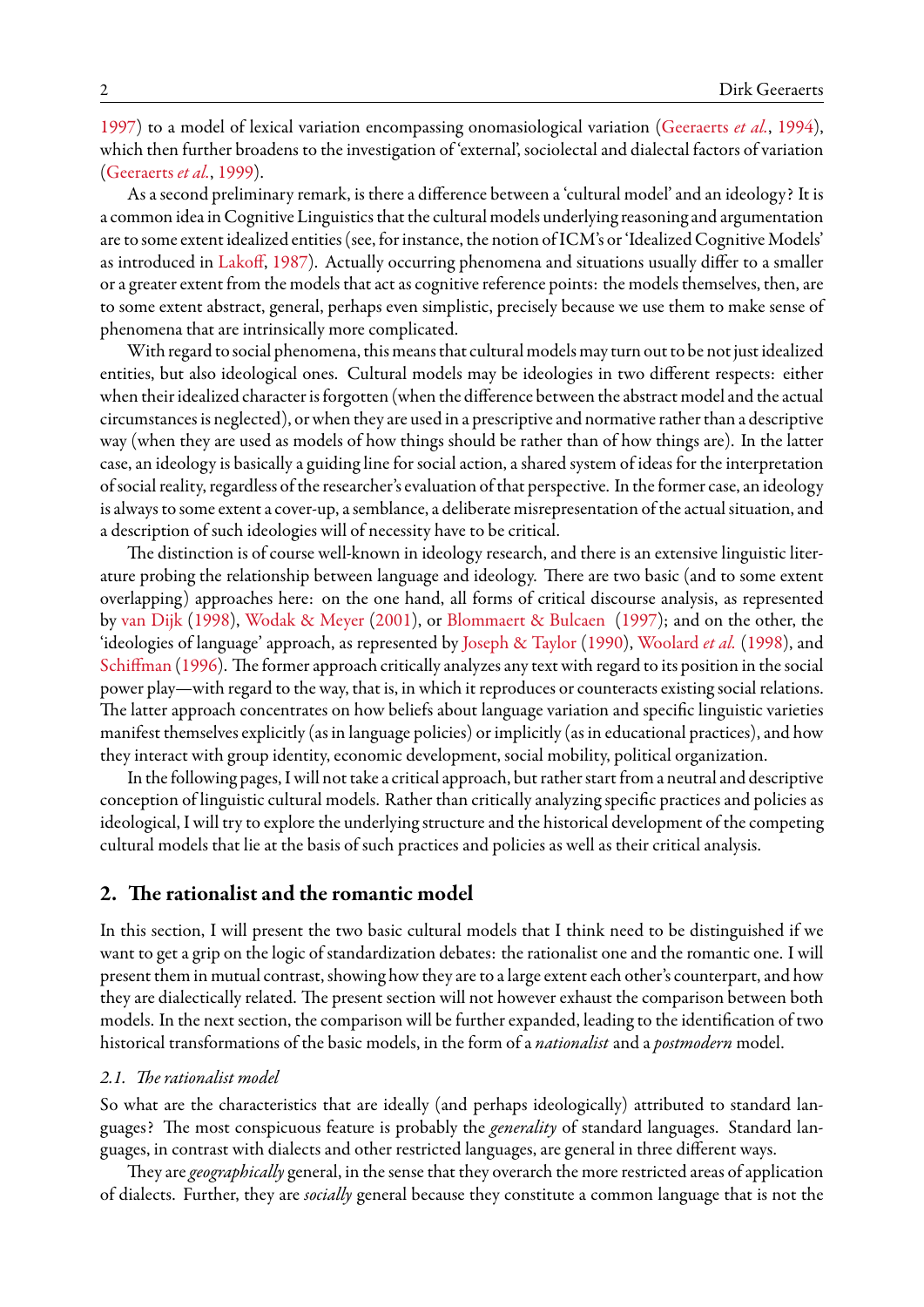property of a single social group but that is available to all. Finally, they are *thematically* universal in the sense that they are equipped to deal with any semantic domain or any linguistic function. More advanced domains of experience in particular (like science or high culture) fall outside the range of local dialects.

Because of their generality, standard languages have two additional features. First, they are supposed to be a *neutral* medium, with a mediating function, in an almost philosophical sense of 'mediation'. Standard languages, in fact, transcend social differences: they ensure that men and women from all walks of life and from all corners of the nation can communicate freely.

In that sense, they are a medium of *participation* and *emancipation*. Because of their neutrality and because of their functional generality, standard languages are a key to the world of learning and higher culture: functional domains par excellence for standard language use (or, reversing the perspective, functional domains that cannot be accessed on the basis of dialect knowledge alone). Perhaps even more importantly, standard languages are supposed to contribute to political participation. The possibility of free communication is a feature of a democratic political organization, in the sense of the ideal 'herrschaftsfreie Kommunikation' as described by Jürgen Habermas. If then linguistic standardization contributes to mutual understanding and free communication, it is a factor of political emancipation—just as it is a factor of social emancipation when it contributes to the spreading of culture and education. By contrast, if you believe in the beneficial effects of standardization, dialects are mere relics of an obscurantist social and political system that opposes democracy and emancipation.

In a context of postmodern ideological debunking, such a positive conception of standardization is definitely suspect, but it is crucial for my line of argumentation that at least in the context in which it originated (that of the 18<sup>th</sup> century Enlightenment), there was a genuine positive appraisal of standardization. To illustrate, let us have a look at some excerpts from reports presented to the revolutionary Convention in France. [Barère](#page-19-3) [\(1975](#page-19-3)) puts matters as follows.

- <span id="page-2-0"></span>(1) Citoyens, la langue d'un peuple libre doit être une et la même pour tous.([1975](#page-19-3), p. 297) [Citizens, the language of a free people has to be one and the same for all.]
- <span id="page-2-1"></span>(2) Les lumières portées à grands frais aux extrémités de la France s'éteignent en y arrivant, puisque les lois n'y sont pas entendues.([1975,](#page-19-3) p. 295)

[The *lumières*, when they are brought with great difficulty to the remote corners of France, die out when they arrive there, because the laws are not understood.]

- <span id="page-2-2"></span>(3) Laisser les citoyens dans l'ignorance de la langue nationale, c'est trahir la patrie; c'est laisser le torrent des lumières empoisonné ou obstrué dans son cours; c'est méconnaître les bienfaits de l'imprimerie, car chaque imprimeur est un instituteur public de langue et de législation. [\(1975,](#page-19-3) p. 296–297) [To maintain the citizens in their ignorance of the national language is to betray the country. It permits the torrent of the *lumières* to be poisoned or obstructed in its course. It means disavowing the blessings of the printing press, because all publishers are public teachers of the language and the legislation.]
- <span id="page-2-3"></span>(4) Citoyens, les tyrans coalisés on dit: l'ignorance fut toujours notre auxiliaire le plus puissant; maintenons l'ignorance; elle fait les fanatiques, elle multiplie les contre-révolutionnaires; faisons rétrograder les Français vers la barbarie: servons-nous des peuples mal instruits ou de ceux qui parlent un idiome différent de celui de l'instruction publique. [\(1975,](#page-19-3) p. 291)

[Citizens, the allied tyrants have said: ignorance has always been our most powerful helper. It creates fanatics, it breeds counter-revolutionaries. Let's make sure the French degrade into barbarity: let's take advantage of the badly educated peoples or of those that speak a language that is different from that of public education.]

<span id="page-2-4"></span>(5) Les habitants des campagnes n'entendent que le bas-breton; c'est avec cet instrument barbare de leurs penseés superstitieuses que les prêtres et les intrigants les tiennent sous leur empire, dirigent leurs conscien ces et empêchent les citoyens de connaître les lois et d'aimer la République. Vos travaux leur sont inconnus, vos efforts pour leur affranchissement sont ignorés.([1975,](#page-19-3) p. 292–293)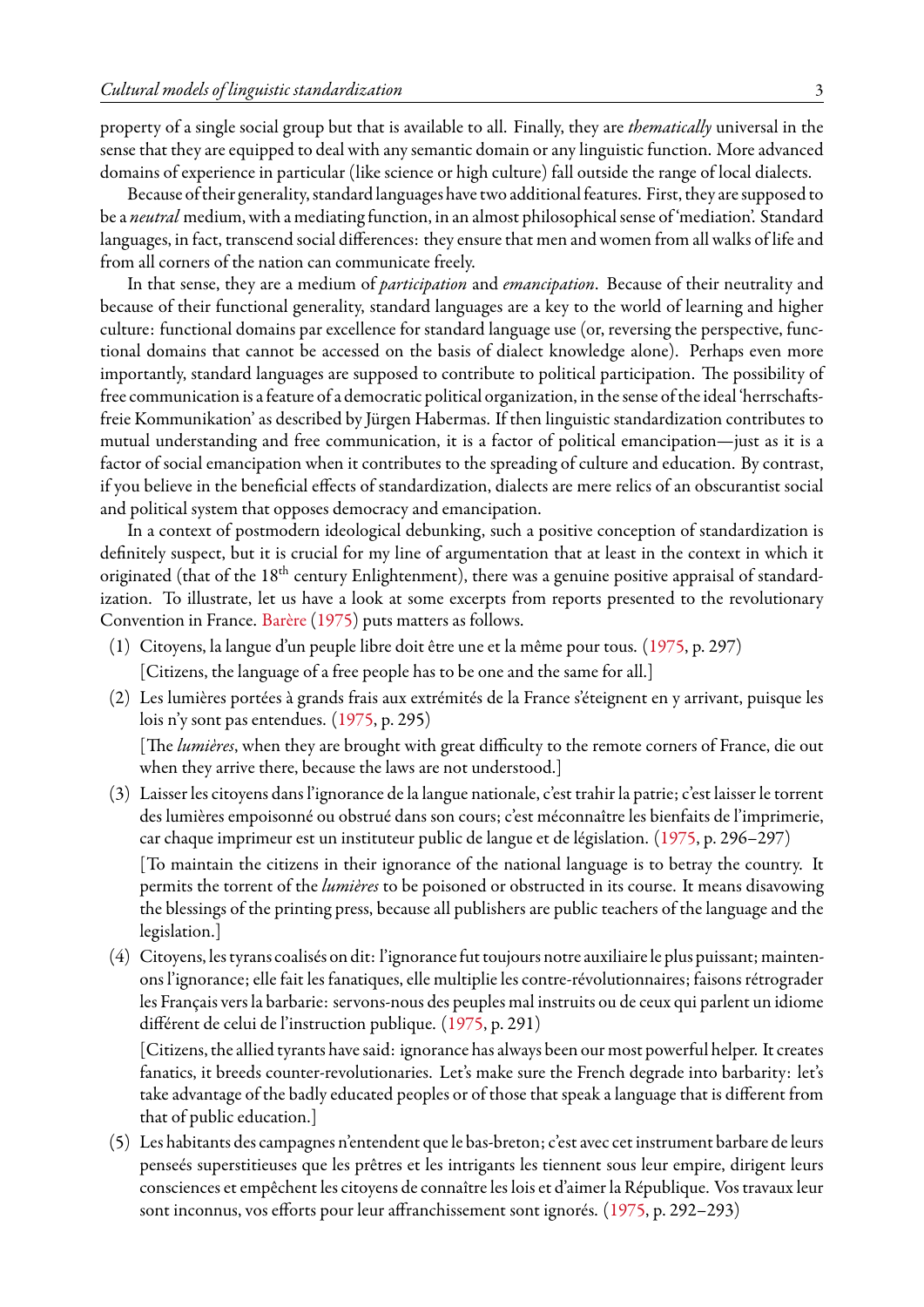[The inhabitants of the countryside speak only the Breton dialect. It is with that instrument of their superstitious way of thinking that the priests and the plotters keep them under their thumb, control their minds, and prevent the citizens from knowing the laws of the Republic. Your works are unknown to them, your efforts to bring them liberty are ignored.]

The characteristics that we have attributed to standard languages (generality and communicative neutrality, emancipatory and participatory effects, opposition to obscurantism) can be easily identified in these fragments. Fragment [\(1\)](#page-2-0) expresses the generality and uniformity of the standard language. Fragments  $(2)$  and  $(3)$  stress the emancipatory function of knowledge of the standard: citizens who only know their dialect will not understand the laws of the Republic (the assumption being, of course, that these have a liberating effect), nor will they, more generally speaking, be able to profit from the benefits brought by the printed press. Fragments [\(4\)](#page-2-3) and [\(5\)](#page-2-4) associate dialects more directly with counter-revolutionary obscurantism: it is suggested that priests and 'tyrants' deliberately maintain ignorance by preventing the common people from acquiring the standard language.

A similar pattern can be found in the following quotes from[Grégoire](#page-20-8)([1975\)](#page-20-8), who actually presents an entire educational project to the Convention to 'abolish the dialects and generalize the use of the French language'. (His notion of 'dialect' actually includes not just the dialects of French, but also the different languages spoken in the territory of France, like German in the Alsace region, Flemish in the northern area, or Breton in Brittany.)

<span id="page-3-0"></span>(6) Mais au moins on peut uniformer le langage d'une grande nation, de manière que tous les citoyens qui la composent puissent sans obstacle se communiquer leurs pensées. Cette entreprise, qui ne fut pleinement exécutée chez aucun peuple, est digne du peuple français, qui centralise toutes les branches de l'organisation sociale et qui doit être jaloux de consacrer au plutôt, dans une République uneet indivisible, l'usage unique et invariable de la langue et de la liberté. ([1975](#page-20-8), p. 302)

[But at least one can standardize the language of a great nation, to the extent that all its citizens can mutually communicate their thoughts unhindered. Such an enterprise, which no people has fully achieved as yet, is worthy of the French nation, which centralizes all aspects of the social organization and which must endeavour to endorse as soon as possible, in a Republic that is one and indivisible, the sole and invariable use of language and freedom.]

<span id="page-3-1"></span>(7) 'Il y a dans notre langue, disait un royaliste, une hiérarchie de style, parce que les mots sont classés comme les sujets dans une monarchie'. Cet aveu est un trait de lumière pour quiconque réfléchit. En appliquant l'inégalité des styles à celle des conditions, on peut tirer des conséquences qui prouvent l'importance de mon projet dans une démocratie. [\(1975,](#page-20-8) p. 316)

['There is in our language, a certain royalist said, a hierarchy of styles, because the words are classified just like the citizens in a monarchy'. This confession constitutes a ray of insight for any thinking person. If we apply the inegality of the styles to the inegality of the conditions under which people live, we may come to conclusions that prove the importance of my project (*of linguistic standardization through an educational language policy*) in a democracy.]

<span id="page-3-2"></span>(8) Tous les membres du souverain sont admissibles à toutes les places; il est à désirer que tous puissent successivement les remplir, et retourner à leurs professions agricoles ou mécaniques. Cet état de choses nous présente l'alternative suivante: si ces places sont occupées par des hommes incapables de s'énoncer, d'écrire dans la langue nationale, les droits des citoyens seront-ils bien garantis par des actes dont la rédaction présentera l'impropriété des termes, l'imprécision des idées, en un mot tous les symptômes de l'ignorance? Si au contraire cette ignorance exclut des places, bientôt renaîtra cette aristocratie qui jadis employait le patois pour montrer son affabilité protectrice à ceux qu'on appelait insolemment les petites gens. […] Ainsi l'ignorance de la langue compromettrait le bonheur social ou détruirait l'égalité.([1975](#page-20-8), p. 303)

[All members of the sovereign people are eligible for all positions. It is desirable that all may successively fill these positions, and afterwards return to their agricultural or industrial professions.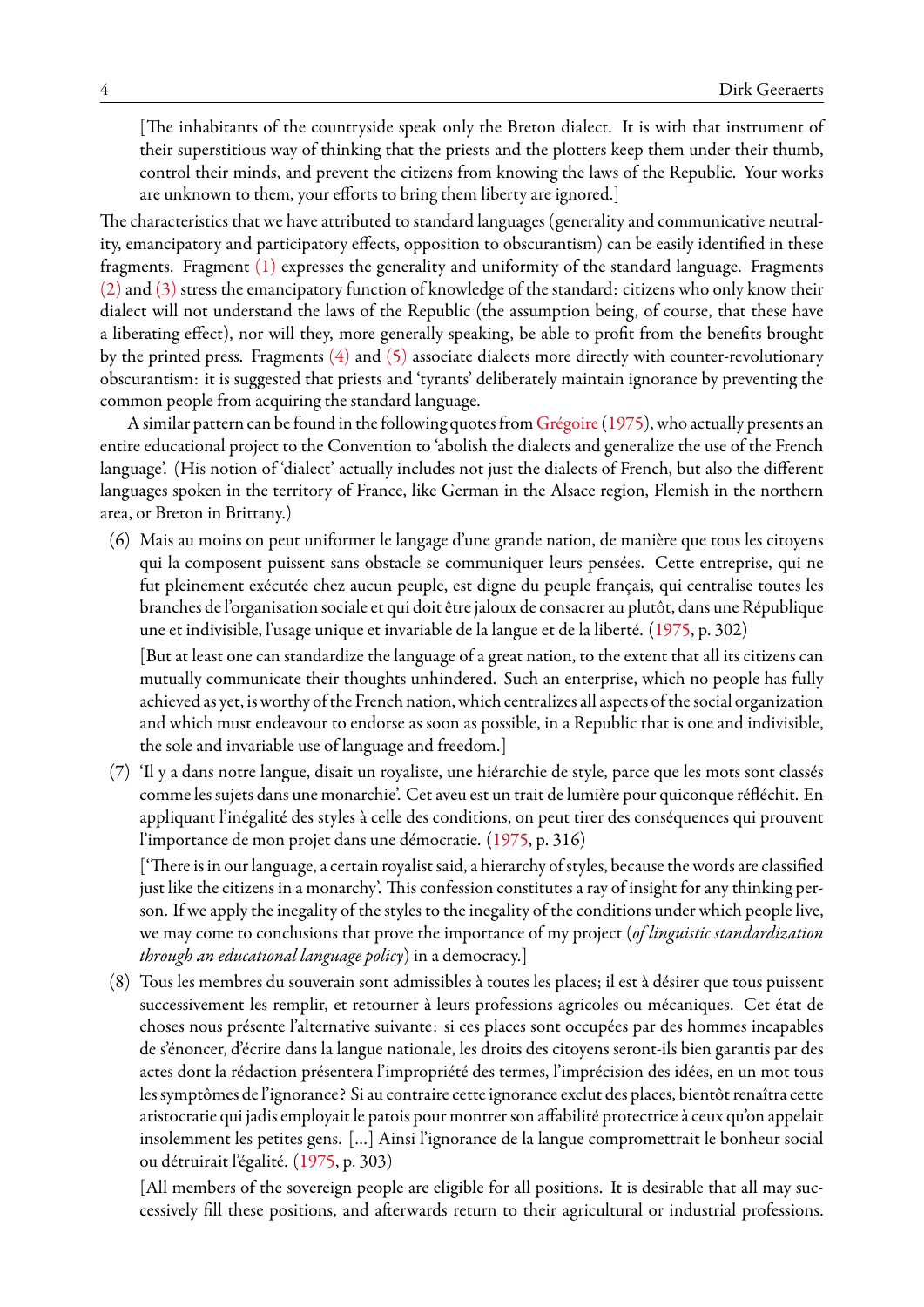This state of affairs yields the following alternative. If the positions are taken up by men incapable of expressing themselves or of writing in the national language, will the rights of the citizens be safeguarded by laws that are characterized by improper choice of words, by imprecise ideas, in short by all symptoms of ignorance? If on the contrary this ignorance prevents people from taking up office, then soon enough we will witness the rebirth of that aristocracy that once used the dialects to demonstrate its affability with regard to those that it insolently named 'the small people'. […] Thus, ignorance of the language either compromises social happiness or destroys egality.]

Fragment [\(6\)](#page-3-0) points to the communicative generality of the standard language: having a unitary language not only symbolizes the unity of the nation, but it also ensures that the citizens can freely communicate their thoughts. Fragment [\(7\)](#page-3-1) symbolically links the absence of standardization to the pre-revolutionary situation: the existence of hierarchically ordered varieties within the language mirrors the hierarchical organization of society. Fragment [\(8\)](#page-3-2) aptly describes the politically emancipatory function of standardization. The egalitarian ideal implies that any citizen can take part in the government of the nation; in fact, the ideal would be that all citizens successively fulfill political functions and then return to their professional environment. However, in order to be able to fulfill these functions, a thorough knowledge of the common language is necessary. People should not be prevented from taking up office by their ignorance of the language. Hence, an educational effort to ensure standardization is necessary: Grégoire is an ardent defender of the 'Ecole publique' as a standardizing force.

In [§3](#page-8-0), I will describe the transformations that the rationalist, Enlightenment ideal of standardization goes through in the course of the last two centuries. Even in its transformed shape, however, the positive evaluation of standardization refers to one or another of the features mentioned here: a neutrally mediating communicative function, and an emancipatory and participatory effect, both of these supported by an educational system geared towards the spreading of the standard language.

#### *2.2. The romantic model*

The romantic conception of standardization may be easily defined in contrast with the two dominating features of the rationalist model. First, as against the emancipatory and participatory goals of the enlightened view, a romantic view will tend to point out that standard languages are themselves instruments of oppression and exclusion. At this point, of course, the analysis of standardization takes the form of an ideological criticism: it will argue that the enlightened ideals are not often realized, and that, in fact, processes of standardization typically achieve the reverse of what they pretend to aim at. Although the term is not often used, this type of critical discourse boils down to a demonstration that linguistic standardization exemplifies what [Horkheimer & Adorno](#page-20-9) [\(1947](#page-20-9)) called the 'Dialektik der Aufklärung'—the (negative) dialectic of Enlightenment. Horkheimer and Adorno argue that rationalist positions have a tendency to lead to their own dialectical counterpart (in the sense, for instance, in which a growing technical mastery of man over nature may lead to the destruction of the natural world).

Now, if we look back at the three types of generality that standard languages are supposed to characterize, it is easy to see that the actual realization of the ideal may tend to contradict the ideal—which is then a case in point of the 'Dialektik der Aufklärung'.

First, standard languages are supposed to be geographically neutral, but in actual practice, processes of standardization often have their starting-point in a specific region that is economically, culturally, and/or politically dominant. For people in the other, outer provinces, then, the standard language is not an impartial medium, but it rather affirms the dominance of the leading province. Standard French, for instance, is not just an unbiased language coming out of the blue; it is the language of the upper and the middle classes of Paris and the Ile-de-France, and it is associated with the role that the central province has played since the medieval era.

Second, standard languages are supposed to be functionally general, but in actual practice, they are typically used in cultural, educational, scientific, administrative, and political contexts—at least in those circumstances in which a language community is not entirely standardized. Non-standard varieties may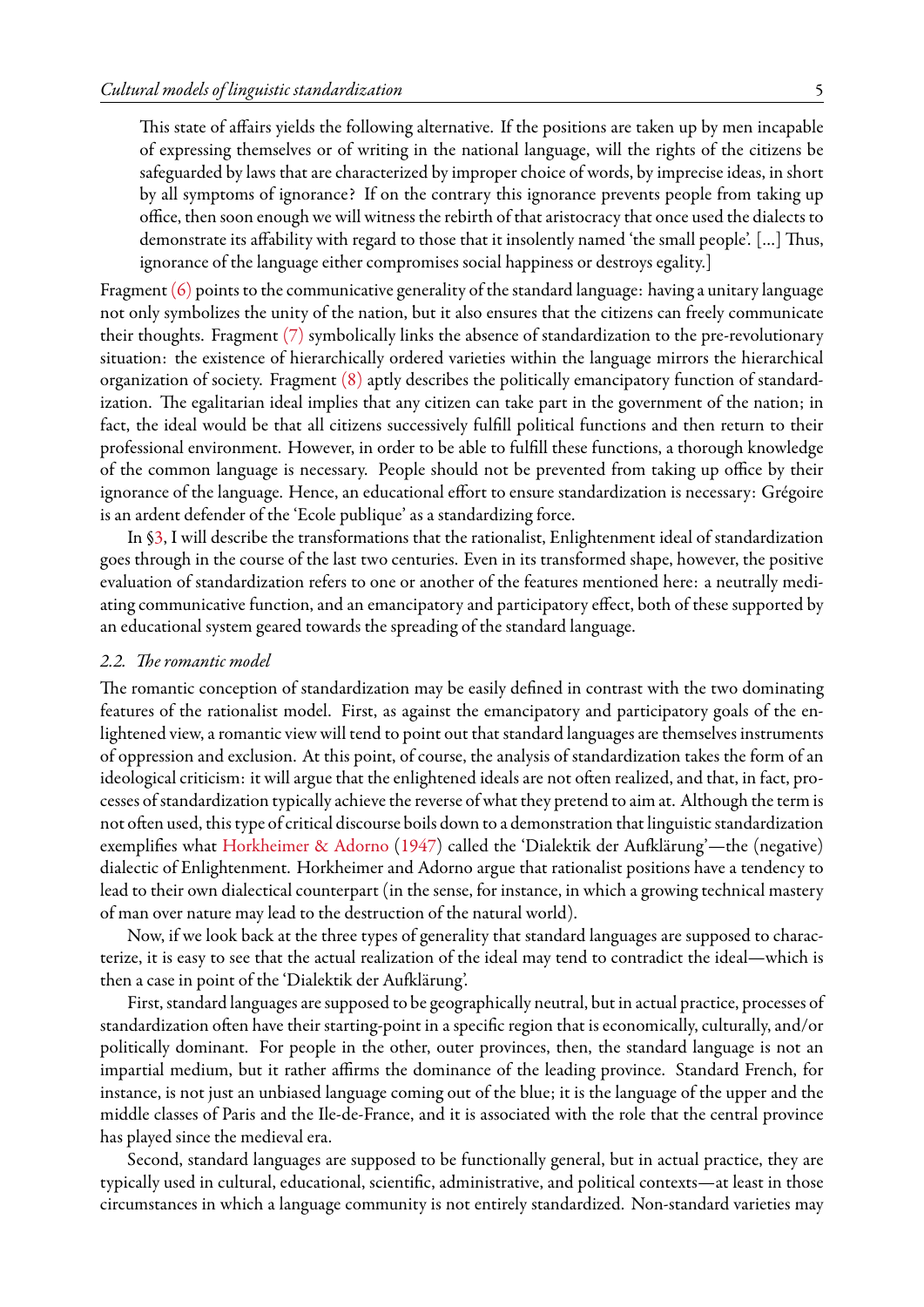then naturally acquire additional, contrastive overtones. For one thing, if the standard language is the language of public life, the non-standard varieties will be appreciated as the language associated with intimacy, familiarity, the personal rather than the public sphere. For another, if the standard language functions in typically intellectual contexts (education and science), non-standard varieties will be invested with emotional values. For speakers of a dialect, the dialect is often the language of the emotions, of spontaneity, of naturalness, in contrast with the official and educational language. Ironically, the functional generality of standard languages engenders a functional specialization, separating the public sphere from the personal, and the emotional sphere from the intellectual.

Third, standard languages are supposed to be socially neutral, but in actual practice, they are typically the language of an elite. The link between an economical, cultural, or political elite and the standard language is in fact an inevitable side-effect of the functional generality of standard languages. If standard languages are typically used in cultural, educational, scientific, administrative, and political contexts, then those speakers of the language that act in these contexts will more easily learn the standard language or adopt it as their first language than speakers who remain foreign to these functions. The outsiders may then perceive the greater linguistic proficiency of the elite as a factor contributing to social exclusion. In Grégoire's view, knowledge of the standard language contributes to social mobility, but conversely, the real social distribution of standard language functions may turn the standard language into an instrument of discrimination.

We can see, in other words, how the alleged generality of standard languages actually takes the form of a series of specializations. The process of standardization takes its starting-point in the language of specific regions, specific groups of speakers, specific domains and functions, and this largely inevitable fact may subvert the very ideal that standardization was supposed to serve. When that happens, the original ideal may be critically unmasked as an ideological pretence.

Needless to say, this dialectical reversal may also affect the educational system. If the standard language is recognized as an instrument of oppression, discrimination, social exclusion, the educational system will likewise be rejected as contributing to such processes of social exclusion. Rather than seeing the school as an institution that spreads knowledge of the common language (and knowledge in general), creating possibilities for social mobility, it will then be pointed out that the educational system, relying on perhaps more than contributing to the knowledge of the language, favors those language users whose background makes them more familiar with the standard language, and thus reproduces rather than neutralizes social inequality.

But why call this critical reversal of the appreciation of the standard language a 'romantic' model? Why not simply call it a 'realistic' or a 'critical' or an 'anti-ideological' one? The reason is that this critical stance is often (though not necessarily always) accompanied by a second feature, that may be contrasted with the second characteristic of the rationalist model. That is to say, we have just seen how a critical approach questions the emancipatory, participatory conception of the Enlightenment model. But what about the second feature? What about the communicative aspects of the rationalist model?

We get a truly 'romantic' model of language variation when the critical attitude towards official standards is coupled with a view of language as *expression* rather than *communication*. According to the Enlightenment perspective, languages are means of communication, and a standard language is a superior communicative tool because it is functionally general and socially neutral.

According to a romantic perspective, languages are primarily expressive rather than communicative. They express an identity, and they do so because they embody a particular conception of the world, a world view or 'Weltanschauung' in the sense of Herder. The link between this well-known romantic conception of the relationship between language and thought and the standardization debate will be clear. If languages or language varieties embody a specific identity, then a preference for one language or language variety rather than another implies that the specific identity of a specific group of people is neglected or denied. Not recognizing the language is not recognizing the language users. If some language varieties are relegated to second rate status through the existence of a standard variety, then the speakers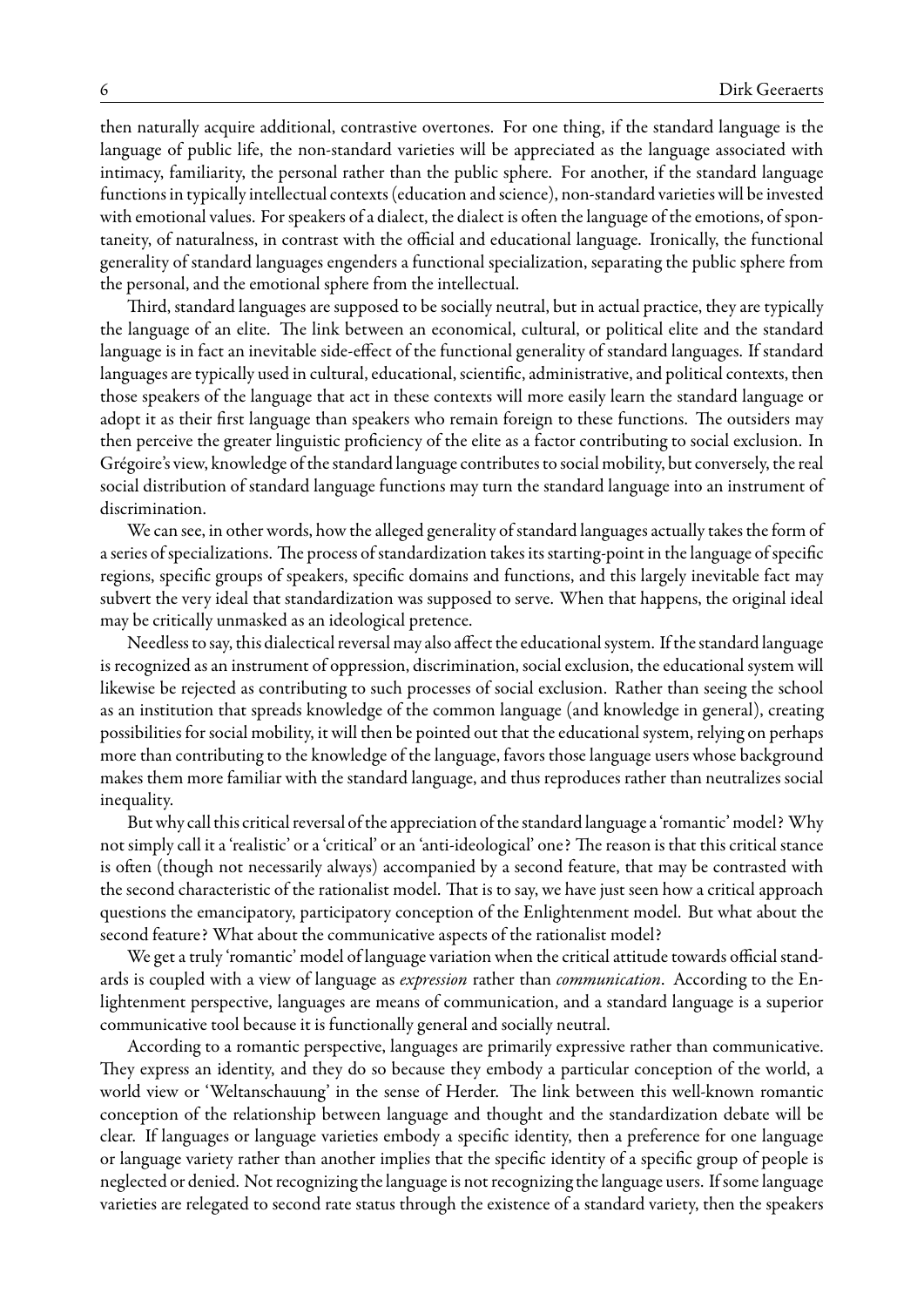of those language varieties are denied a fundamental right: the right to express themselves in their own language—the only language, in fact, that could do justice to their individual identity, according to the romantic conception of the relationship between language and identity.

A correlate of this position is the positive evaluation of variety. Whereas the rationalist approach cherished linguistic uniformity as the symbolic expression of a free and open community in which all citizens have equal rights to speech, the romantic approach values diversity as a recognition of a fundamental respect for different identities.

In short, a fully romantic view of language variation and linguistic standardization opposes the Enlightenment view of language as communication with a view of language as the expression of an individual identity. It opposes the emancipatory and participatory rationalist ideal with a critical view of standardization as a tool of discrimination and exclusion, and it opposes the positive appreciation of education as an instrument for the dissemination of linguistic knowledge with a fundamental distrust of schools as part of a system reproducing social inequality.

In order to illustrate this model, I will not (as I did in the case of the rationalist model) use an historical example, but I would like to have a brief look at the current debate about linguistic genocide and the international position of English. In that interlinguistic form of variation, English replaces the standard language of intralinguistic variation, and minority languages threatened with disappearance replace the non-standard varieties. All the objections that a romantic approach would level against a dominating standard variety, could then be applied against the international domination of English. Consider, as an example, the following excerpts from an abstract of [Skutnabb-Kangas](#page-20-10) [\(2000](#page-20-10)) (The abstract, by the author herself, may be found on the author's homepage).

(9) Indigenous peoples and minorities are the main bearers of linguistic and cultural diversity in the world—over 80% of the world's languages exist in one country only and the median language has no more than 5,000 speakers. Some of the direct main agents of linguistic (and cultural) genocide today are parts of what we call the consciousness industry: formal educational systems and the mass media. […] The book shows that the education of most minorities and indigenous peoples in the world is organized in ways which both counteract sound scientific principles and lead to the disappearance of linguistic and cultural diversity. […] Schools are every day committing linguistic genocide. […] They also do it by forcibly moving children from one group (indigenous or minority) to another group (the dominant group) through linguistic and cultural forced assimilation in schools. […] This inevitably includes a consideration of power relations. The book shows how the formal educational systems participate in maintaining and reproducing unequal power relations, here especially between linguistic minorities and others, but also more generally, and how the ways of doing this have changed and are constantly changing, and how control and domination are resisted and alternatives are constantly created and negotiated, managed and controlled, and recreated. The deficiency-based models that are used in most minority education invalidate the linguistic and cultural capital of minority children and their parents and communities. They make the resources of dominated groups seem handicaps or deficiencies, instead of valued and validated non-material resources, or they render them invisible and therefore not possible to convert into material resources and positions of structural power. This happens just as much in global international relations and the Mcdonaldization of the world as it happens in ESL classrooms.

Regardless of whether Skutnabb-Kangas is right or not (see Joseph *forthcoming* for a critical reaction), the components of the romantic approach are conspicuously present in her statement. First, the disappearance of languages and the disappearance of cultures are equated. The very notion of 'linguistic genocide' in fact invokes the extermination of an entire people (or at least culture) together with its language. As opposed to this process of forced assimilation and disappearance, different cultures have to be accepted as fundamentally equal, and diversity should be treasured as an end in itself. Second, the international dissemination of English does not lead to emancipation and participation, but rather serves purposes of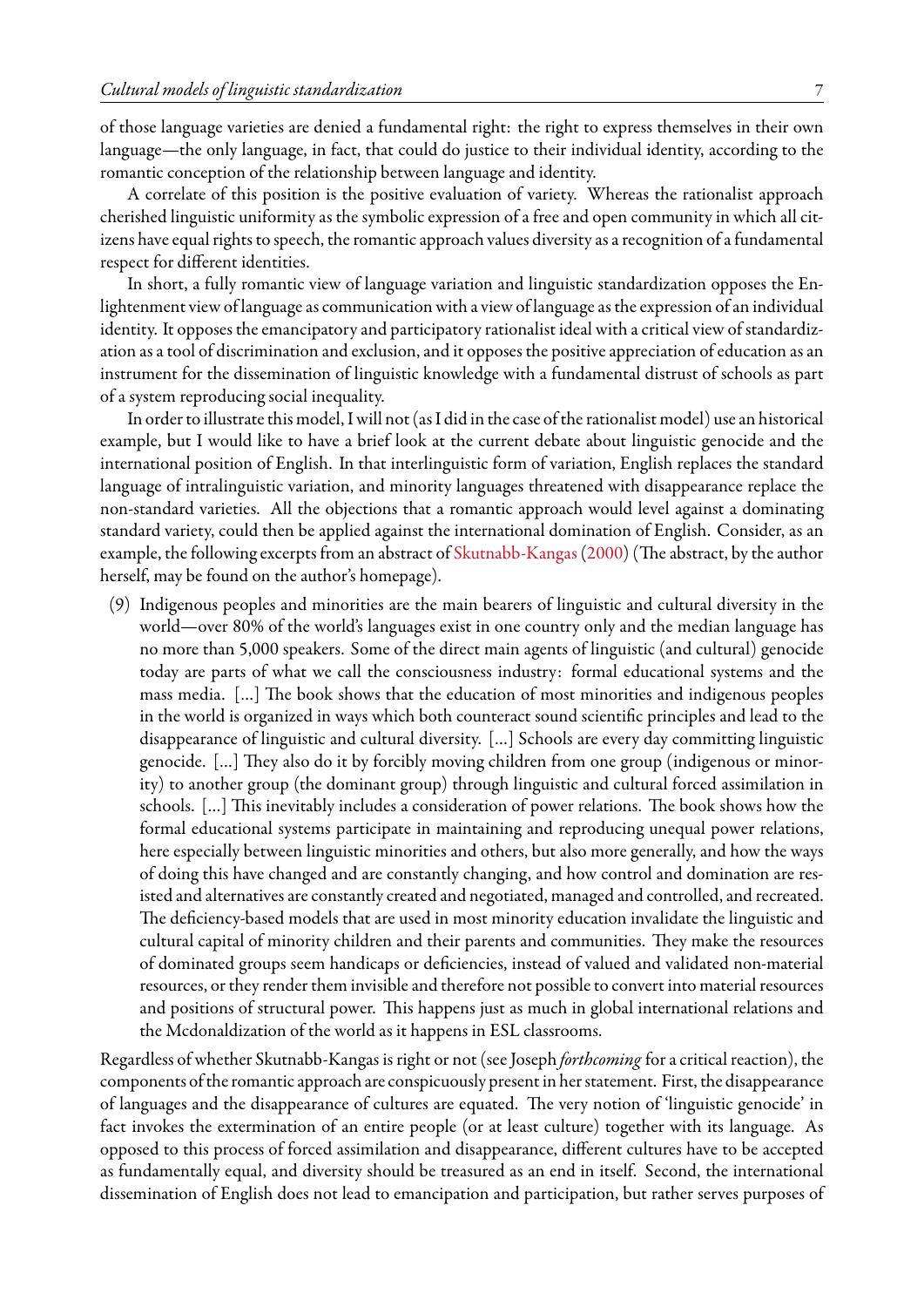international oppression, notably by multinational companies. And third, the text has explicit misgivings about the role schools play in this linguistic and cultural power play.

#### *2.3. The rationalist and the romantic model and the origins of language*

In the previous pages, I have not only sketched the rationalist and the romantic model of standardization, but I have also indicated that they exhibit a specific and narrow relationship. Not only is one the counterpart of the other, but there is a dialectical relationship between the two, in the sense that actual processes of standardization seem to be caught in a negative 'dialectic of Enlightenment' in the course of which the positive rationalist ideals tend to be subverted, thus giving way to a romantic, critical appreciation of the standardization process. This dialectical relationship, which is summarized in Table [1,](#page-7-0) does not however exhaust the links that exist between the two basic conceptions.

|                                   | THE RATIONALIST MODEL                                                                   | THE ROMANTIC MODEL                                                                  |
|-----------------------------------|-----------------------------------------------------------------------------------------|-------------------------------------------------------------------------------------|
| linguistic-philosophical          | language as a medium of                                                                 | language as a medium of                                                             |
| basis:                            | communication                                                                           | expression                                                                          |
| conception of<br>standardization: | a democratic ideal: standard<br>language as a neutral medium<br>of social participation | anti-ideological criticism:<br>standard language as a medium<br>of social exclusion |
| conception of language            | language variation as an                                                                | language variation as expressing                                                    |
| variation:                        | impediment to emancipation                                                              | different identities                                                                |

<span id="page-7-0"></span>Table 1: The rationalist and the romantic models of standardization

In this section, I will have a brief look at the theoretical linguistic background of the basic models: is there a specific conception of language that goes hand in hand with either of the perspectives? I will argue that 18<sup>th</sup> century theories about the origins of language complement the picture painted so far. It was suggested above that the romantic and the rationalist approach differ in their theoretical conception of language: the former starts from an expressive conception of language and the latter takes its starting-point in a communicative conception. The distinction between both perspectives can get more relief if we have a brief look at some of the theories on the origins of language that were formulated in the 18<sup>th</sup> centuryin the period, that is, in which we situate the intellectual sources of the rationalist and the romantic conception of language variation. The expressive conception of the origins of language may be illustrated on the basis of Herder's views, while Condillac may serve as an illustration of the communicative view.

Herder's conception of language as the expression of an inner view of the world shapes the way in which he describes the birth of language: language arises when man expresses his understanding of the world. In the following passage, Herder explains how man, in giving names to the animals (in this case, a sheep) identifies and expresses a specific feature (in this case, the sheep's bleating).

<span id="page-7-1"></span>(10) Weiss, sanft, wollicht—seine besonnen sich übende Seele sucht ein Merkmal,—das Schaaf blöcket! sie hat Merkmal gefunden. Der innere Sinn würket. Dies Blöcken, das ihr am stärksten Eindruck macht, das sich von allen andern Eigenschaften des Beschauens und Betastens losriss, hervorsprang, am tiefsten eindrang, bleibt ihr. Das Schaaf kommt wieder. Weiss, sanft, wollicht—sie sieht, tastet, besinnet sich, sucht Merkmal—es blöckt, und nun erkennet sies wieder! 'Ha! du bist das Blöckende!' fühlt sie innerlich, sie hat es Menschlich erkannt, da sies deutlich, das ist, mit einem Merkmal, erkennet und nennet [\(1978](#page-20-11), p. 33)

[White, soft, woolly—its cautiously exercizing soul looks for a characteristic feature. The sheep bleats! It has found a feature. The inner sense is working. This bleating, which impresses it to the utmost, which detaches itself from all other visual or tactile features, which springs forth, which makes an impression, stays with it. The sheep comes back. White, soft, woolly—the soul sees, feels, reflects—the sheep bleats, and now it recognizes it! 'Ha! You are the bleating one', it feels within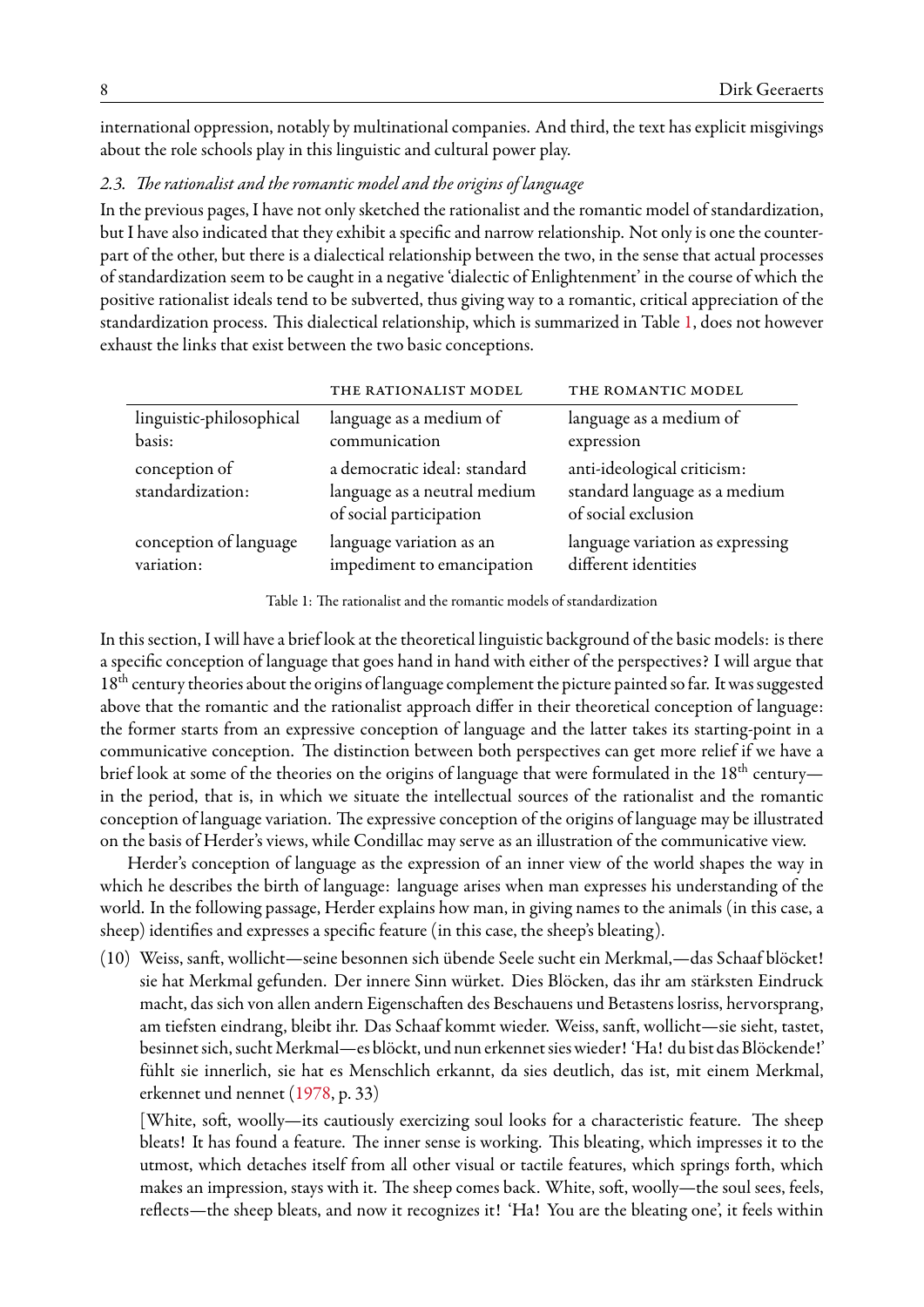itself, it has recognized it in human fashion, because it has recognized and named the sheep clearly, that is, by means of a characteristic feature.]

Herder's story may be contrasted with Condillac's view about the origins of language. Whereas Herder looks for the origins of language in a cognitive, epistemological urge to identify things (and more specifically, to identify them in a specific way that reflects man's understanding of the things in question), Condillac points to a communicative situation. In his story about two children, he describes how a cry for help by one is recognized by the other, and is gradually conventionalized as a specific sign.

<span id="page-8-1"></span>(11) Celui qui souffroit parce qu'il étoit privé d'un objet que ses passions lui rendoient nécessaire, ne s'en tenoit pas à pousser des cris: il faisoit des efforts pout l'obtenir, il agitoit sa tête, ses bras, et toutes les parties de son corps. L'autre, ému à ce spectacle, fixoit les yeux sur le même objet; et […] il souffroit de voir souffrir ce misérable. Dès ce moment il se sent intéressé à le soulager, et il obéit à cette impression, autant qu'il est en son pouvoir. Ainsi, par le seul instinct, ces hommes se demandoient et se prêtoient de secours […]. Cependant les mêmes circonstances ne purent se répéter souvent, qu'ils n'accoutumassent enfin à attacher aux cris des passions et aux différentes actions du corps, des perceptions qui y étoient exprimées d'une manière si sensibles [\(1973,](#page-19-4) p. 194–195).

[A person who suffered from being deprived of an object that his passions made necessary for him, did not restrict himself to shouting: he made an effort to obtain it, shook his head and arms and body parts. The other person, moved by this spectacle, fixed his gaze on the same object, and suffered from seeing the miserable other person suffer. From this moment on, he grows interested in coming to his relief, and he obeys this sentiment to the best of his powers. In this way, by instinct alone, men mutually ask and give help. […] But such events could not repeat themselves often before people got used to attaching to the passionate cries and bodily actions the views that they expressed so tangibly.]

The difference between Herder and Condillac correlates with a difference in their view of the relationship between language and culture. Unlike Condillac, Herder does not think it possible to explain the origins of human language from instinctive emotional cries. Understanding needs to be present before human, conscious language can arise. In Condillac's account understanding or "réflection" takes shape gradually, through the use of signs in a communicative situation. For Herder, the birth of language presupposes the existence of a human culture, a culture that is being expressed in the language. From Condillac's point of view, human culture develops from instinctive beginnings through the use of signs and the development of language. (Compare [Sapir,](#page-20-12) [1907](#page-20-12) for a more elaborated view.)

If it is indeed correct that the intellectual origins of our cultural models of linguistic standardization have to be sought in the  $18<sup>th</sup>$  century, quotations  $(10)$  and  $(11)$  suggest that there was a link with the linguistic theorizing of that period. This recognition opens the way towards the broader historical study of the relationship between theories in linguistics and the philosophy of language on the one hand, and language policies on the other. To what extent have theories about the origin, nature, structure of language influenced the way in which people (and governments) have thought about matters of language variation and linguistic standardization? The existing literature offers many points of departure but mostly concentrates on standardization processes and language policies within a single language or nation. One interesting way to use the cultural models identified above, could be to see whether they can be used as the basis for a more synthetic view of these historical links between linguistic theory and standardization.

## <span id="page-8-0"></span>**3. The historical transformation of the models**

The present section will have a look at various distinctive moments in the development of the competing models, in particular charting the transformations that they go through in the 19<sup>th</sup> and the 20<sup>th</sup> centuries. First, I will argue that the nationalist model of standardization that rose to prominence in the 19<sup>th</sup> century constitutes a specific blend of the rationalist and the romantic model. Further, I will have a look at the way in which our contemporary postmodern awareness influences the competition between the rationalist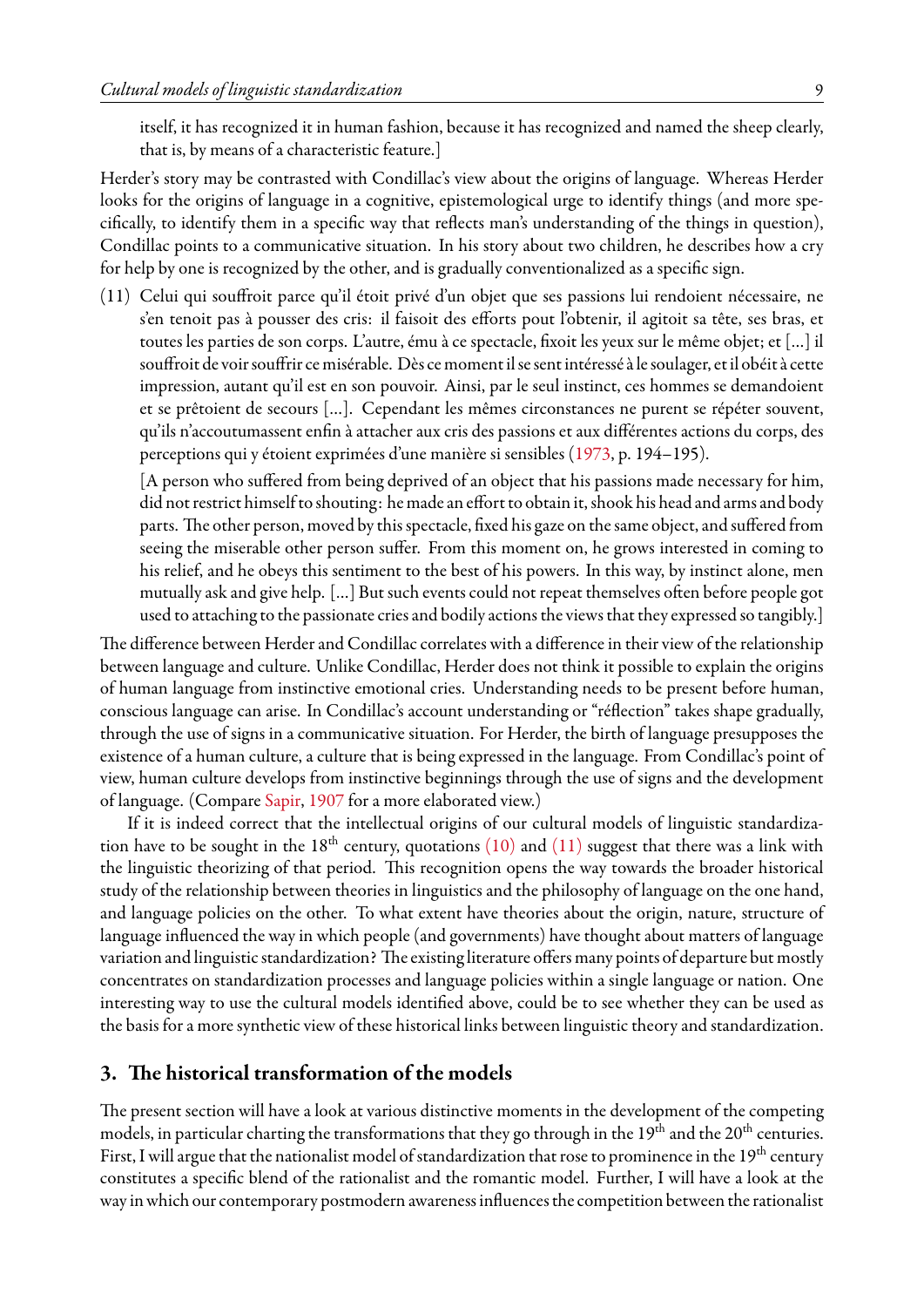and the romantic model. It is an interesting question, by the way, whether the models ever occur in their purest form. Even in the examples from the French revolutionary period, a link with patriotic nationalism is present. If this is indeed the case, the models presented in the previous section are to be seen as analytic reference points, as 'idealized cognitive models' in the sense of Cognitive Linguistics.

## *3.1. The 19th century and the nationalist model*

Both the rationalist and the romantic model have a problem with the level at which they should be situated. If the rationalist model is carried to its extreme, it implies the necessity of a universal, international language. If the driving force behind standardization is maximizing mutual communication, then a universal language that transcends all existing language variation is to be recommended: the neutralization of interlinguistic variation complements the neutralization of intralinguistic standardization. And of course, the ideal of a universal, ideal language (Esperanto, Volapük and the like) is precisely the historical realization of this consequent interpretation of the rationalist approach.

In actual practice, however, Esperantist movements and the like remained marginal. The real level at which standardization processes took place, lay at a lower level—that of the nation. Starting from the Enlightenment model, there is a simple logic to this (which can, in fact, be identified in the quotations from Barère and Grégoire that we discussed): if standardization aims at democratic, political participation, then obviously the nation, as the ideal form of political organization, becomes the locus of standardization processes and the educational efforts supporting them. In itself, then, a link between nationalism and the rationalist view of standardization cannot come as a surprise. Linguistic standardization is primarily standardization within a nation, because it is within the nation that the processes of political decision making take place that linguistic standardization is supposed to contribute to.A terminological clarification may be useful at this point. 'Nationalism' is the political ideology in which a state, as a political organization, derives its political legitimacy from its people, rather than from tradition, divine right, or the like. A state that lives up to this requirement is a nation. Nationalism, in other words, claims that any state should be a nation. The nationalist relationship between the people and the state may be conceived of in two different ways: according to a distinction that is customary in the literature on nationalism, we may make a distinction between civic nationalism and identity nationalism. On the one hand, *civic nationalism* is the conception of nationalism in which the nation derives its legitimacy from the active participation of its citizens, through a system of political representation. This is the liberal, rationalist conception of nationalism. On the other hand, *identity nationalism* is the conception of nationalism in which the nation derives its political legitimacy from the cultural identity of the people. This is the romantic conception of nationalism.

'Nationalism' also refers to the claim and the efforts of a particular group to become a nation. Existing states are not necessarily nations according to the nationalist view: either because they do not achieve democratic legitimacy (the liberal point of view), or because they do not recognize the cultural identity of certain groups (the romantic point of view). Historically speaking, then, 'nationalist movements' may be either movements trying to establish a liberal democracy, or movements claiming independence for a specific group or region. (In contemporary usage, though, the focus tends to lie more on the latter type.)

The link between nationalism and language that we described above clearly involves the liberal, rationalist version of nationalism: if the nation derives its legitimacy from the active participation of its citizens, then maximizing mutual communication through standardization is an instrument of participation. But if we turn to identity nationalism, nationalism has a similar, and maybe even stronger link with a romantic conception of language. Whereas the rationalist perspective contains a tendency towards universality, the romantic perspective has a tendency towards individuality. If carried to its extreme, the romantic conception of language variation implies that each person may have his or her own language. Just like the rationalist perspective tends to maximize communicability, the romantic perspective tends to maximize individual variation. Again, in actual practice, this is an extreme position that can hardly be realized as such. Except perhaps in the romantic admiration for the 'individual voice of the poet' and the like,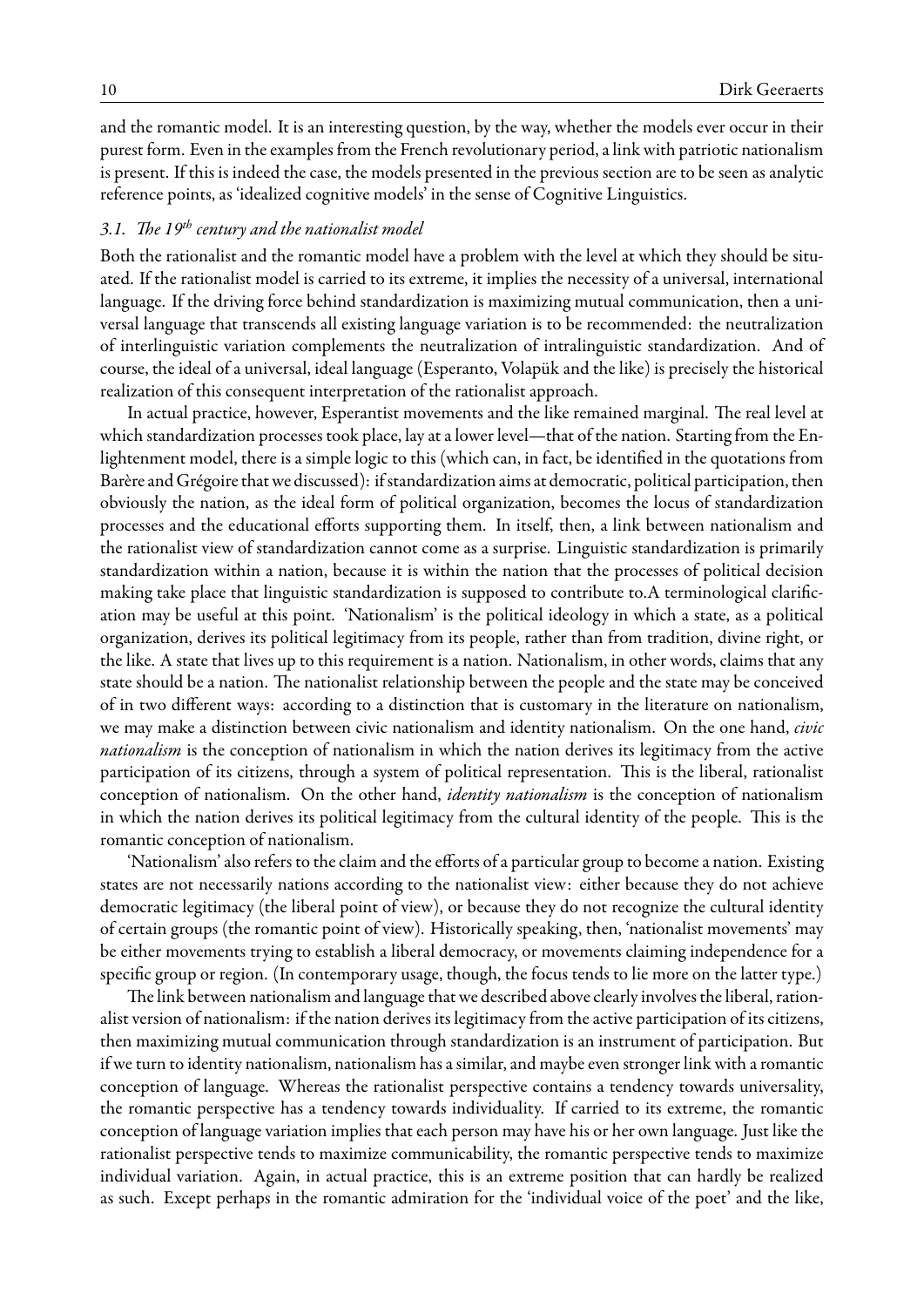the romantic conception deals with the language of groups rather than with the language of individuals. The identity that is expressed by the language is the identity of a community, and the community is a nation when it acquires political autonomy. Hence the well-known romantic link between nationalism and language: see, among many others, [Deprez & Vos](#page-19-5) [\(1998\)](#page-19-5). On the one hand, language correlates with identity according to the romantic model, and on the other, nations may derive their legitimacy from the cultural identity of the people (which is not to say that all nationalism is linguistic nationalism: as is well known, the sense of identity may come from many other sources, like religion or ethnicity).

From two different angles, then, nationalism links up with language, and this recognition may be linked to the distinction between two basic types of nationalism that is often made in political theory. On the one hand, *civic nationalism* is the conception of nationalism in which the nation derives its legitimacy from the active participation of its citizens, through a system of political representation. In such a liberal, rationalist conception, the common language is the medium of participation. On the other hand, *identity nationalism* is the conception of nationalism in which the nation derives its political legitimacy from the cultural identity of the people, and language is one of the factors establishing such identity.

The actual alliance between both forms of reasoning may be briefly illustrated by the following quotes from [Verlooy](#page-20-13) [\(1979](#page-20-13)). A Dutch-speaking lawyer in Brussels, which was then under Austrian rule, Verlooy argues against the growing use of French in public life and in favor of the use of the native Dutch tongue. In 1789, Verlooy played a role in the 'Brabantse Omwenteling', an (ineffective) insurrection against the Austrians. His pamphlet of 1788 may be read as the intellectual basis of his nationalist stance of the next year. But what is the role attributed to language in Verlooy's nationalism?

<span id="page-10-0"></span>(12) Het is zonder twyffel een goed voor eenigelyk wel ter tael en ter spraek te zyn, en zyne redens vaerdig en onbelemmert te voeren. Doch hier toe is een' zekere frankheyd noodig. Maer, gelyk by ons gezien en geplogen is, wanneer zullen wy frank zyn in die vremde tael? [\(1979,](#page-20-13) p. 58)

[Without any doubt, it is good for any person to be able to speak fluently, and to engage in conversation freely. But to achieve this a certain candour is necessary. However, as can be observed in our case, when will we obtain such candour in this foreign language?]

<span id="page-10-1"></span>(13) Door ons frans schynen wy van die middelbare geleertheyd en borgerlyke wysheyd af geheel het gemeyn, onze bestgemoedde en weetgirige borgers, ambachtslieden, akkermans, en onze vrouwen: die 't frans teenemael niet, of ten minsten zoo verre niet en weten, dat-ze 't met vermaek of zonder moyelykheid konnen lezen: die daer door als als gedoemt schynen tot een' gezogte onwetendheyd. [\(1979](#page-20-13), p. 49)

[By speaking French, we separate from this common knowledge and this civic wisdom all the common people, our well-humoured and inquisitive townsmen, craftsmen, farmers, and our women: who do not know French, or at least not well enough to read it easily and efficiently, and who therefore seem to be condemned to ignorance.]

<span id="page-10-2"></span>(14) Voor het vaderlanderschap eener natie is zeer dienstig zoo veel eygen en bezonder te hebben als mogelyk is (…) en zelfs hoe meer een' zaek uytwendigs heeft, gelyk de tael, dragten, toneelen, godsdienst, zeker plechten; hoe meer zy de gemoederen van 't volk zal aentrekken. […] Waerom werken wy dan om zoo bekwamen band van vaderlanderschap, de moederlyke tael, te bannen? [\(1979,](#page-20-13) p. 59–60) [For a feeling of national identity within a nation, it is useful to have as many common and specific features as possible, and these features will more readily attract the hearts of the people to the extent that they can be externally observed, like the language, the attire, the theater and the public entertainments, the religion. Why then do we endeavour to discard our mother tongue, which constitutes such a strong tie of patriotism?]

Quotation [\(12\)](#page-10-0) emphasizes the individual and emancipatory perspective: it is important for people to be able to express themselves freely, and this can only be guaranteed in their mother tongue. In the same vein, quotation  $(13)$  stresses the importance of a common language for an open communication within a given society and for the dissemination of knowledge: the further use of French would engender an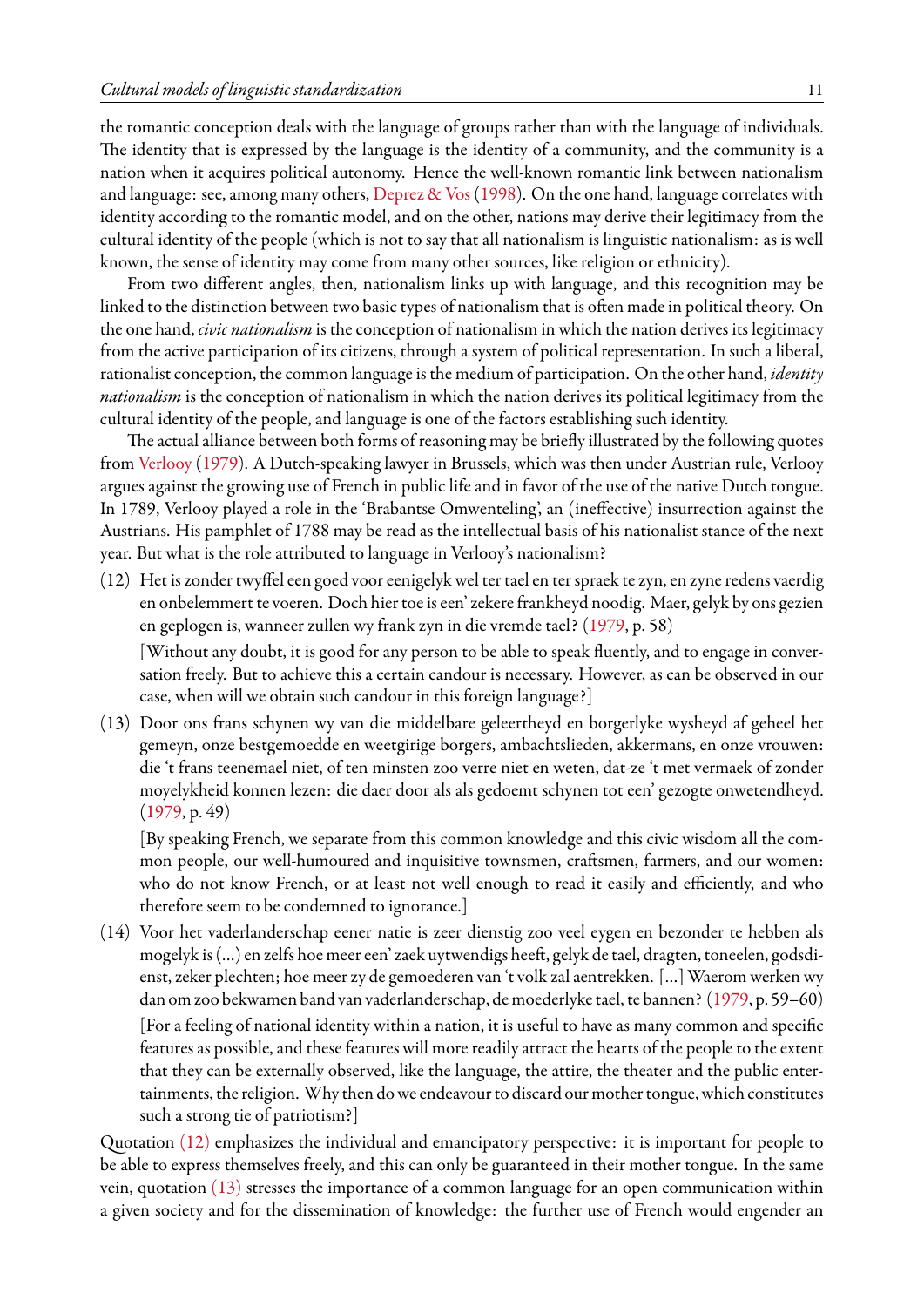undesirable rupture between the middle classes and the lower classes. By contrast, quotation [\(14\)](#page-10-2) stresses the importance of a common identity for nation-building. Both rationalist and romantic themes, in other words, may appear in the discourse of proponents of nationalist movements.

With the development of the national movements in the 19<sup>th</sup> century, though, the nationalist emphasis tended to fall more and more on the romantic notion of national identity. Minorities aspiring towards independence naively assume or explicitly construct an identity, and nation states may blatantly enforce a common identity, linguistic or otherwise. These processes are well known from the nationalism literature (in the line of Hobsbawm, Anderson, Gellner, Smith). For our present linguistic purposes, the crucial point is to see that this romantic nationalism reveals the paradoxes of the romantic cultural model that we identified above. The transition from the romantic model as described earlier to the nationalist model constitutes so to speak a 'Dialektik der Romantik' that parallels the 'Dialektik der Aufklärung', i.e. an almost natural process through which the original romantic model becomes subverted and contradicts and least some of its own starting-points.

The paradox of the romantically inspired nationalist model, in fact, is this. On the one hand, it claims recognition of diversity, equal rights, political independence for one (linguistic) group with regard to other groups. On the other, it has to assume an internal homogeneity within that group, for the simple reason that within the romantic logic, it is the identity of the group that legitimatizes the claim for recognition. And so, the identity may have to be imposed or constructed, and dissident voices within the group may have to be stifled.

The romantic model, then, is no less prone to contradictory developments than the rationalist one. In the linguistic debate, the specific form of the romantically nationalist position is a concern for the *purity* of the language. Defending the common language against foreign influences (loan words, basically) is at the same time a defense of the cultural identity of the people. In the nationalist subversion of the initial romantic model identities are not only expressed, but they are also made permanent. Again, the link between purism and nationalism is well-known, and there is an extended literature on purism. What I would like to stress, in this respect, is less the phenomenon as such, but rather how it fits into the overall pattern that defines the paradoxical logic of the rationalist and the romantic model of language variation.

This paradoxical logic, to sum up, resides in the following points. First, although the basic models are opposites, they find a common ground in the notion of nationalism. Because the rationalist model cannot easily realize its extreme universalist claims, and because the romantic model cannot easily realize its radical individualist claims, both models meet on a middle ground where groups of people claim political identity and independence. Second, this coalescence of the models does not annihilate the tensions that exist between them: the history of the past two centuries brims with examples of conflicts between a more rationalist *Staatsnationalismus* ( civic nationalism at the level of the nation-state) and a more romantic *Volksnationalismus* (ethnic or cultural identity nationalism). Third, in addition to the tensions between the models, we have to take into account tensions within each model: the rationalist model is subject to the danger of a discriminatory 'Dialektik der Aufklärung', and the romantic assumption of internal homogeneity may likewise have oppressive side-effects.

#### <span id="page-11-0"></span>*3.2. The 20th century and the postmodern awareness*

Living as we do in the aftermath of the nationalist era, we should complete our overview of the historical transformations of the cultural models of language variation by charting what changes are brought to the debate by our post-nationalist environment. The current situation can best be characterized by two overlapping developments: globalisation and postmodernism.

*Globalisation* is economic and political (to the extent that the growing importance of international organisations diminishes the older importance of the nation state). But it is also linguistic: the international spread of English almost realizes the old rationalist's dream of a universal language.

The *postmodern awareness*, on the other hand, resides in two features. First, the so-called 'disappearance of the Great Narratives' signals a weakening of the older patterns of interpretation. There is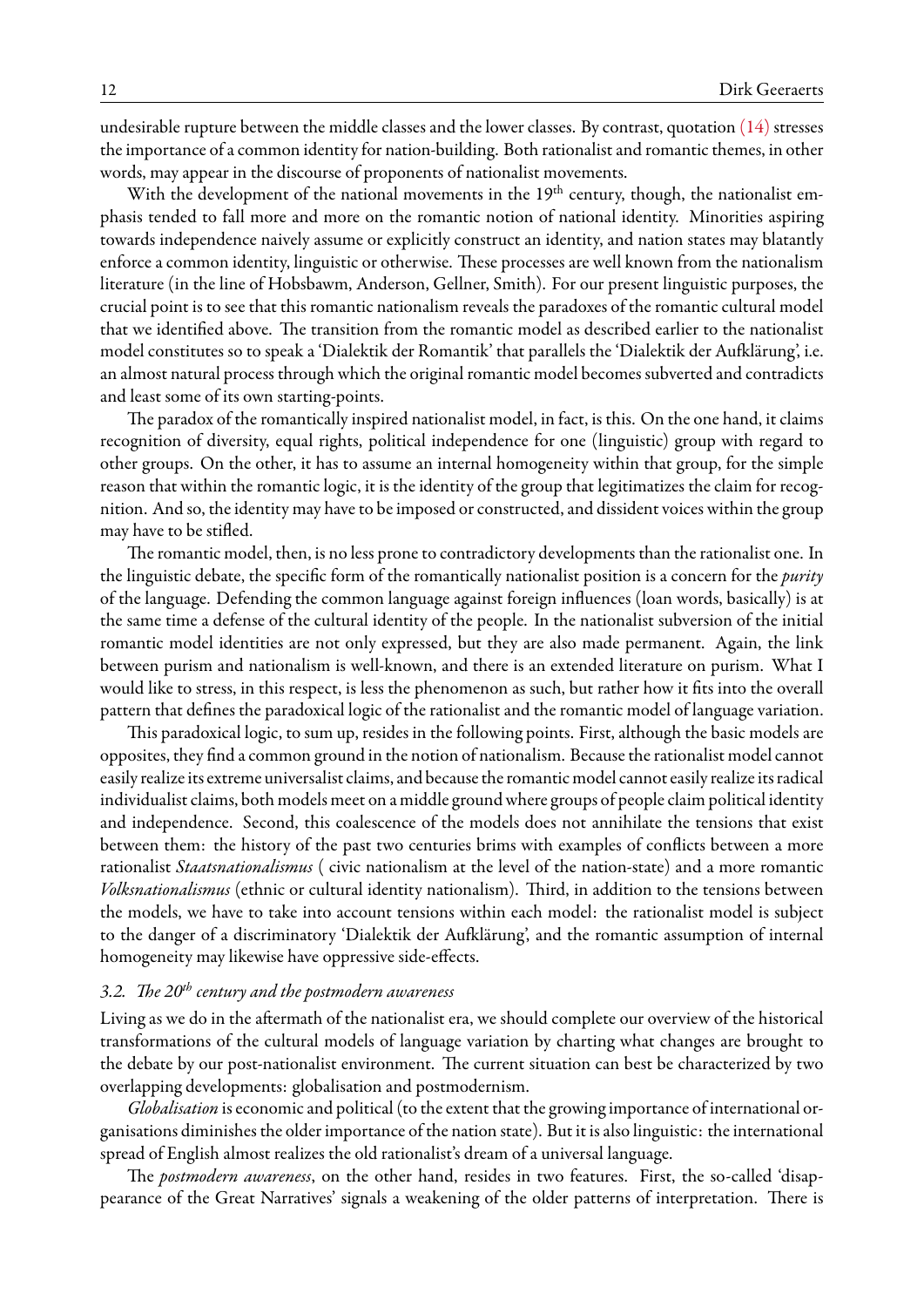a great deal of suspicion with regard to the rationalist model of a smooth, emancipatory progress as well as (and perhaps more dominantly so) with regard to the nationalist model. Postmodern thinking is the self-consciousness of the late 20<sup>th</sup> century: progress is not automatic, and nationalism is dangerous.

This critical attitude entails a second feature: if the old models are no longer self-evident, a dehierarchicalization and informalization occurs. If, for instance, the original hierarchical ordering of high culture and low culture is rejected as part of the old models of interpretation, then popular culture may claim equal rights with regard to high culture.

These two features imply that postmodernism is to a large extent a renewed form of the original romantic attitude: it renews the critical, 'countercultural' attitude with regard to the official stories, and it revives the claims for diversity.

The interesting question from our point of view is whether these changes lead to a fundamental transformation of the cultural models that are used to discuss language variation. Basically, there is a growing emphasis on the international relationship between languages rather than the national relationship between language varieties. The initial models of standardization are essentially models of standard languages in comparison with dialects or other varieties of the same language. In the nationalist era, the debate sometimes involves national languages as opposed to minority languages, but it is only in our days that the debate concentrates on the international relationship between different languages, viz. the relationship between English as a world language in comparison with local, possibly endangered languages.

Now, to the extent that the position of global English is at stake, the old opposition between rationalist and romantic attitudes receives a new impetus. I have shown above how Skutnabb-Kangas's argumentation about the treatment of minority languages is largely situated within what I would call a 'romantic' frame. At the same time, it is not difficult to see what form the basic pattern of a rationalist reply with regard to the position taken by Skutnabb-Kangas would probably take.

First, against the identification of language and culture, the rationalist could point to cases where the same language is unproblematically shared by different cultures, or conversely, where the same culture unites people with different languages.

Second, against the allegation that the international dissemination of English is discriminatory, the rationalist might want to stress the actual emancipatory effects of a knowledge of English. If English is indeed the key to international communication (and if, indeed, acquiring English is possible for all), then it can only be welcomed that more and more people are able to participate in that kind of communication.

At the same time, though, the contemporary discussions seem to lead to the development of a model based on a functional differentiation between the varieties involved—an 'and/and'-model rather than an 'either/or'-model, so to speak. In the discussion about the international situation in particular, there is a growing recognition that *multilingualism* is a natural situation. Interestingly, the shift towards multilingualism as a (so to speak) dialectic synthesis of the opposite forces may be derived from the rationalist as well as from the romantic model. In the previous section, we saw that the shift towards nationalism fitted into the logic of both basic models, if account was taken of the 'problem of levels'. At this point, we can see in a similar way that a new focus on multilingualism fits in with both models.

On the one hand, a multilingual solution seems to presuppose some form of functional distribution: one language is used for a specific set of circumstances, and the other for another set of circumstances. Such a diglossic or polyglossic situational specialization is not incompatible with the original rationalist model. After all, the rationalist model is motivated by a desire to assure maximal democratic participation in what are sometimes called 'secondary domains' of social life: specific, public domains of experience, to begin with higher education and political life. For the 'primary domains', beginning with the more private aspects of life, the existence of less uniform, more local language varieties does not fundamentally contradict the ideological basis of the model.

On the other hand, the postmodern twist of the romantic model entails a new attitude towards the question of personal identity. It is often said, in fact, that one of the hallmarks of the postmodern mentality is the fragmentation of identity. People no longer experience a single personal identity, but they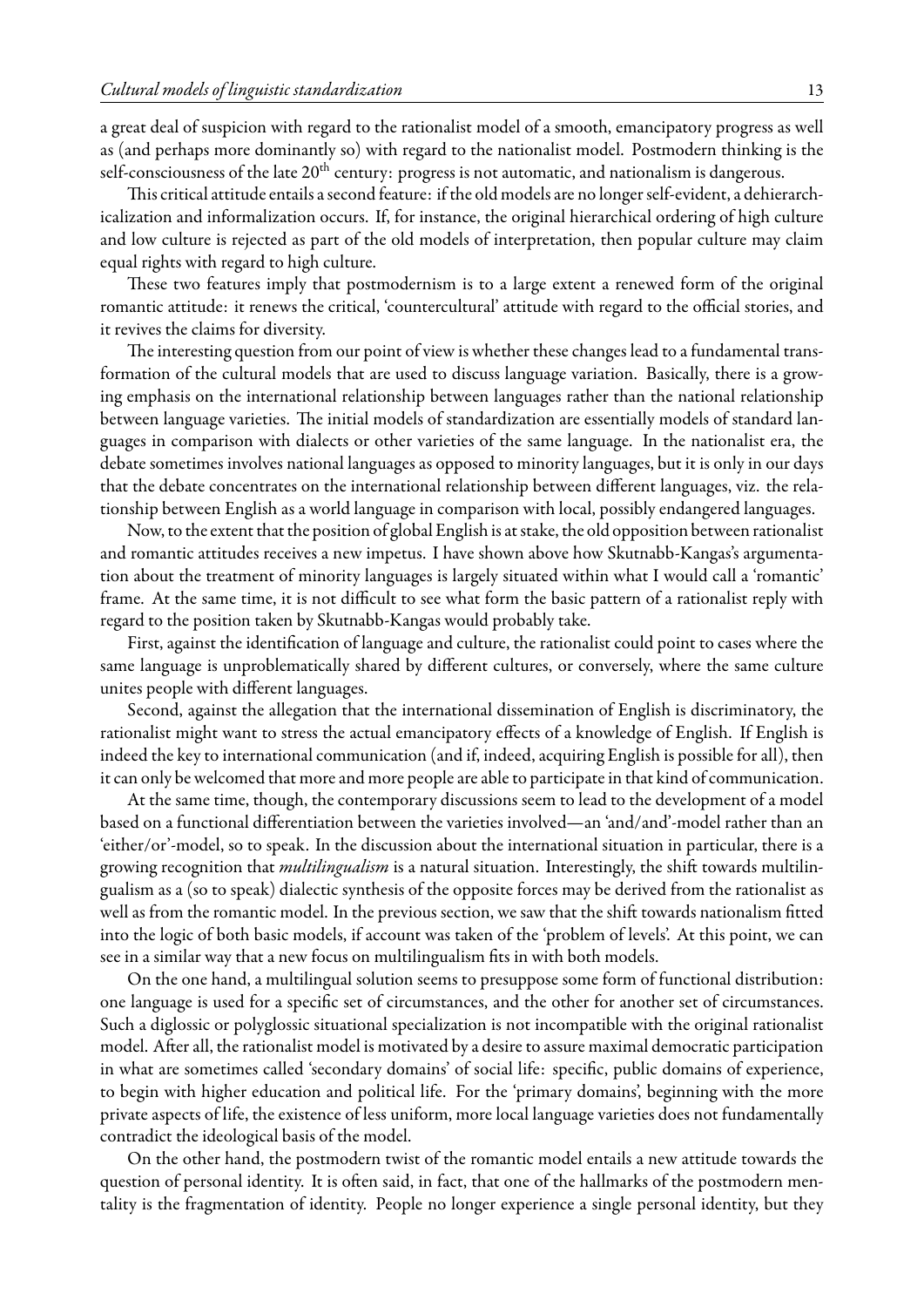exhibit a number of different, possibly shifting identities, of a professional, social, ethnic, cultural nature. Different languages may then, following the original 'expressive' logic of the romantic attitude, express this fragmentation (or perhaps rather multiplication) of identities.

Although multilingualism would thus appear to provide a possible synthesis of the initial models, the multilingual solution does not, however, completely remove the tensions. Just like the nationalist convergence of the models in the 19<sup>th</sup> century engendered a tension between nation states and minorities, the multilingual convergence entails tensions about the exact functional and situational distribution of the language varieties. A simple case in point is the current reform of higher education in Europe. The imposition of a uniform Bachelor/Master system is intended, among other things, to stimulate student mobility, and this in turn increases the pressure to introduce English as a language of instruction at least at the Master level. But many, of course, are reluctant to accept such a functional restriction on the original national language.

Likewise, internal tensions within each model continue to crop up. For instance, those welcoming international English as an opportunity for all to participate equally in a global culture may easily be blind to the fact that access to English is not equal for all. And the champions of linguistic diversity may readily overlook the fact that the people they purport to defend often prefer the educational and professional opportunities provided by the non-native language (as appears to be the case, for instance, in most African countries that are ex-colonies of Britain).

All in all, then, we may sum up the present situation in a way that largely parallels the summary at the end of§[3.2.](#page-11-0) On the one hand, just like nationalism allowed for a coalescence between the rationalist and the romantic model, multilingualism may constitute a point of convergence for the post-nationalist manifestations of the models. On the other, just like nationalism did not abolish the basic tension between the models nor the internal tensions within the models, a multilingual model does not cancel out the tension between rationalistically seeing global English as a communicative and educational opportunity and romantically seeing it as a threat to diversity and local identity. At the same time, though, we should keep in mind that the multilingual model is only beginning to emerge, and that the positions in the current debate have not yet crystallized as much as they have in the older nationalism debate.

#### *3.3. Summarizing the models and their transformations*

We can now identify the pattern that emerges from the discussion in the previous pages. Referring to the philosophical and cultural climate of the  $18<sup>th</sup>$  century, we have distinguished between a rationalist and a romantic basic model of linguistic standardization. Starting from a communicative conception of language, the former stresses the emancipatory function of a common language as an instrument of political and educational participation. Starting, on the other hand, from an expressive conception of language, the romantic model stresses how the imposition of a standard language may discriminate specific cultural identities. There is, then, a tension between the models to the extent that they are each other's counterpart. That tension is enhanced by the 'Dialektik der Aufklärung', the mechanism, through which the implementation of the rationalist ideals may generate its own opposite.

In the successive transformations that the models undergo in the  $19<sup>th</sup>$  and the  $20<sup>th</sup>$  centuries, we have not only identified variants of the two models as such, but we have also indicated how the tension that exists between them reappears in different forms. Table [2](#page-14-1) charts the various positions.

The 19<sup>th</sup> century witnesses a partial convergence of the models round the concept of nationalism. Both basic models do, in fact, have a problem of levels: how general should the communicative community of the rationalist model be? And how specific can the identity get that is expressed according to the romantic model? Rather than going for (respectively) universalist or individualist extremes, the nationalist interpretation of the models focuses on an intermediate level. From the rationalist point of view, the nation is, by definition, the level at which democratic participation should be guaranteed. From the romantic point of view, the identity to be expressed is a common identity, the identity of the group that constitutes a nation. These two forms of nationalism are well known, of course: liberal nationalism (civic nationalism,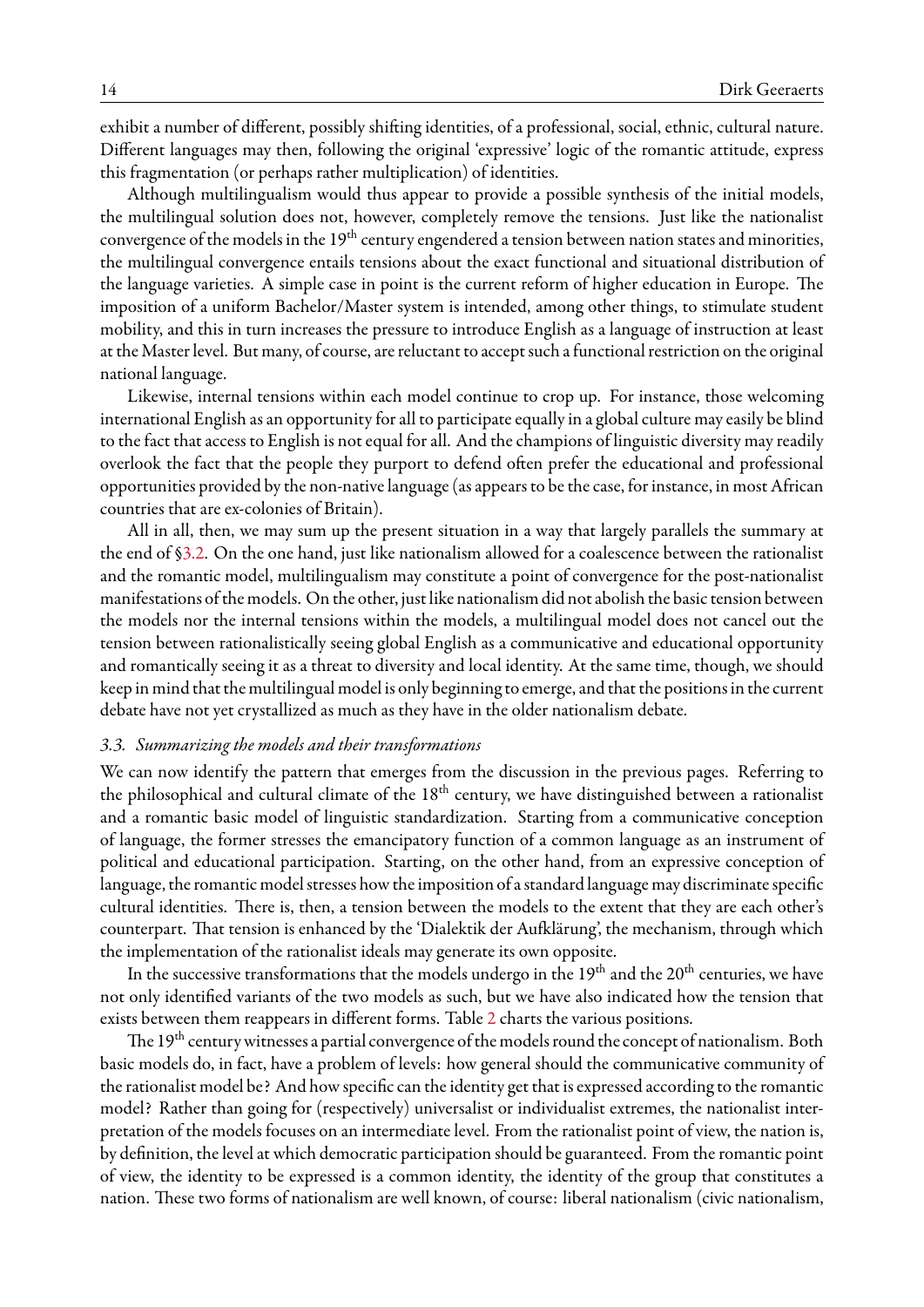|                              | $18TH$ CENTURY:                                                                            | 19 <sup>TH</sup> CENTURY:                               | LATE $20^{TH}$ CENTURY:                                                                                      |
|------------------------------|--------------------------------------------------------------------------------------------|---------------------------------------------------------|--------------------------------------------------------------------------------------------------------------|
|                              | the basic models                                                                           | nationalism                                             | postmodernism                                                                                                |
| the rationalist<br>position: | the common language as<br>an instrument of political<br>and educational partici-<br>pation | the nation as the basis of a<br>liberal democracy       | global English as an<br>opportunity / multi-<br>lingualism as functional<br>specialization                   |
| the romantic<br>position:    | the standard language as a<br>discrimination of specific<br>identities                     | the nation as a focus of<br>cultural or ethnic identity | global English as a threat /<br>multilingualism as the<br>expression of fragmented,<br>postmodern identities |
| the tension                  | opposition between the                                                                     | conflict between nation                                 | what is the exact shape of                                                                                   |
| between both                 | models, enhanced by the                                                                    | states and ethnic / cultural                            | the functional special-                                                                                      |
| positions:                   | 'Dialektik der Aufklärung'                                                                 | groups                                                  | ization?                                                                                                     |

<span id="page-14-1"></span>Table 2: Cultural models of standardization and their historical transformations

*Staatsnationalismus*) sees the nation as the basis of a liberal democracy, and romantic nationalism (identity nationalism, *Volksnationalismus*) sees the nation as a focus of cultural or ethnic identity. The tensions between both are equally well-known: the liberal nation state need not coincide with a single cultural or ethnic group, and these groups may then claim a status as an independent nation. Needless to say, linguistic differences may play a crucial role in the definition of the groups involved. Note, in addition, that a federal political model constitutes a rather frequent compromise for the tension between claims of nation states and those of nationalist groups.

The late 20<sup>th</sup> century is characterized by a process of political and economic globalisation that has its attitudinal counterpart in a postmodern view of the world, and that has its linguistic counterpart in the global spread of English. The debate accordingly shifts towards the position of English vis à vis local, possibly endangered languages. Although the process has not perhaps reached its culmination yet, the debate seems to find a new focus in the concept of multilingualism as a way of reconciling the different positions. In the same way in which the nationalist focus of the 19<sup>th</sup> century followed logically from the initial models (through the problem of levels), the focus on multilingualism can be equally motivated on the basis of both models. For the rationalist model, multilingualism involves an acceptable functional specialization of different languages: if language is an instrument of communication, different communicative situations may require different languages. For the romantic model, multilingualism correlates with the fragmented identity of the postmodern individual: if people may so to speak have different identities, they may use different languages to express those identities. However, the shift towards multilingualism does not eliminate the tension: the exact functional specialization of the languages involved remains a cause for conflict.

## <span id="page-14-0"></span>**4. Applying the models**

The rationalist, romantic, nationalist, postmodern models that we have identified may basically be used in two different ways in linguistics. On the one hand, they may be used as the basis for an analysis of any discourse concerning problems of standardization. The previous pages have already given some examples of how the cultural models can be used in the analysis of the logic of standardization debates. In general, such an analysis identifies the components of a given discourse as expressing, amending, opposing aspects of the basic models. We could go one step further by identifying standard patterns of statements and replies that may be expected in this kind of discussion, but it is not my intention to do this systematically here.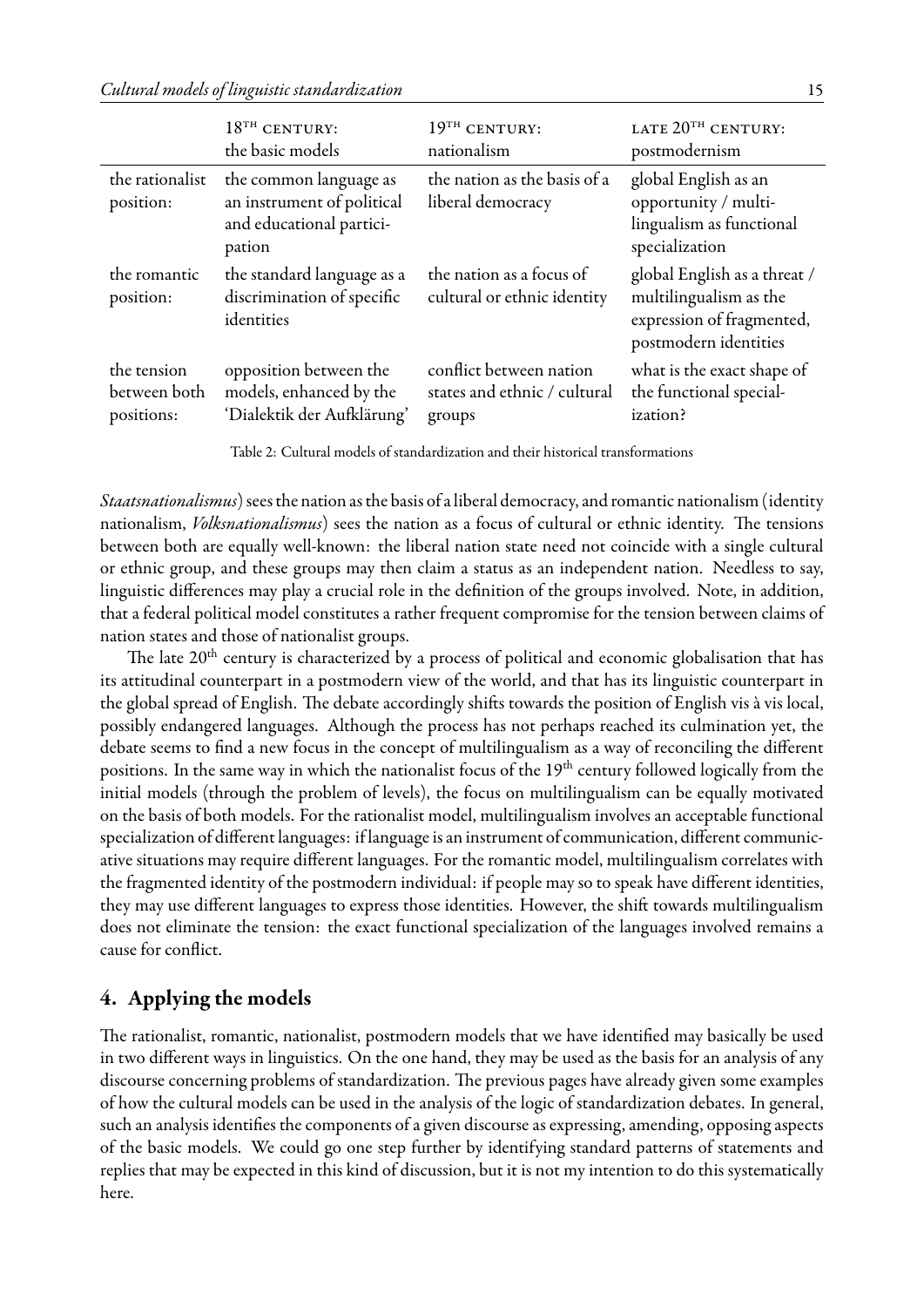On the other hand, language attitudes based on one or the other of the models may influence the actual development of standardization processes. In the following sections, I will illustrate this second domain of application. I will do so by having a closer look at the work that I have been doing with my research team on the internal variation of contemporary Dutch. In§[4.1](#page-15-0), I will summarize the main results. (This section could be skipped by readers less interested in the technicalities of the project.) In [§4.2](#page-17-0), I will discuss the way in which the cultural models of standardization may be brought to bear on the findings of the project.

#### <span id="page-15-0"></span>*4.1. Contemporary Dutch as a pluricentric language*

Dutch basically comes in two varieties: Dutch as used in The Netherlands, and Dutch as used in the Flanders region of Belgium (sometimes referred to as 'Flemish'). The situation of the standard language in both countries is somewhat different. In Flanders, the standardization process that started off (as in most European countries) in the Early Modern Period was slowed down as a result of Flanders' political separation from The Netherlands during the Eighty Years' War. Standard Dutch developed in The Netherlands in the course of the 17<sup>th</sup> century, but as Flanders was politically separated from The Netherlands, remaining under foreign (Spanish or Austrian) rule, it did not link up with this process of standardization. Rather, French was used more and more as the language of government and high culture, a practice that received an important impulse after the birth of the Belgian state in 1830. Dutch then survived basically in the form of a variety of Flemish dialects.

However, as a result of a social and political struggle for the emancipation of Flanders and the Flemishspeaking part of the Belgian population, Dutch again gained ground as a standard language (the language of learning, government, and high culture) in Flanders. This process started somewhat hesitantly in the late 19<sup>th</sup> century as a typically romantic movement, gained momentum during the first half of the 20<sup>th</sup> century, and finally made a major leap after World War II and during the booming 1960s. Still, most linguists agree that the standardization process has not yet reached its final point, or at least, that the level of standardization has not reached the same height as in The Netherlands.

The latter observation is the starting-point for our research: can we quantify the relationship between Belgian Dutch and Netherlandic Dutch (and the internal stratification of both varieties)? Can we calculate how close or how distant both varieties of Dutch are with regard to each other? More specifically (given that our research team is primarily interested in lexical variation), how does one quantify lexical convergence or divergence between two language varieties? In [Geeraerts](#page-20-2)*et al.*([1999](#page-20-2)), a measure of lexical overlap was developed, based on the notions *onomasiological profile* and *uniformity*.

The onomasiological profile of a concept in a particular source is the set of synonymous names for that concept in that particular source, differentiated by relative frequency. Table [3](#page-15-1) contains the onomasiological profiles for *overhemd* 'shirt' in the Belgian and the Netherlandic 1990-database:

|          | Belgian Dutch 1990 | Netherlandic Dutch 1990 |
|----------|--------------------|-------------------------|
| hemd     | 31%                | 17%                     |
| overhemd | 69%                | 46%                     |
| shirt    | $0\%$              | 37%                     |

<span id="page-15-1"></span>Table 3: Onomasiological profiles for *shirt*

*Uniformity* is a measure for the correspondence between two onomasiological profiles. Our computation of uniformity has its starting-point in the idea that a common language norm triggers uniform linguistic behavior. In its most extreme form, lexical uniformity in the naming of a concept obtains when two language varieties have an identical name for that concept, or several names with identical frequencies in the two varieties. Much more frequent than these examples of 'ideal' uniformity, however, are such partial correspondences as illustrated in Table [3.](#page-15-1) Let us, for the sake of illustration, assume that the relative frequencies in Table [3](#page-15-1) represent 100 actual naming instances in each of both profiles, rather than percent-ages. The partial overlap between the profiles in Table [3](#page-15-1) is quantified by counting the naming instances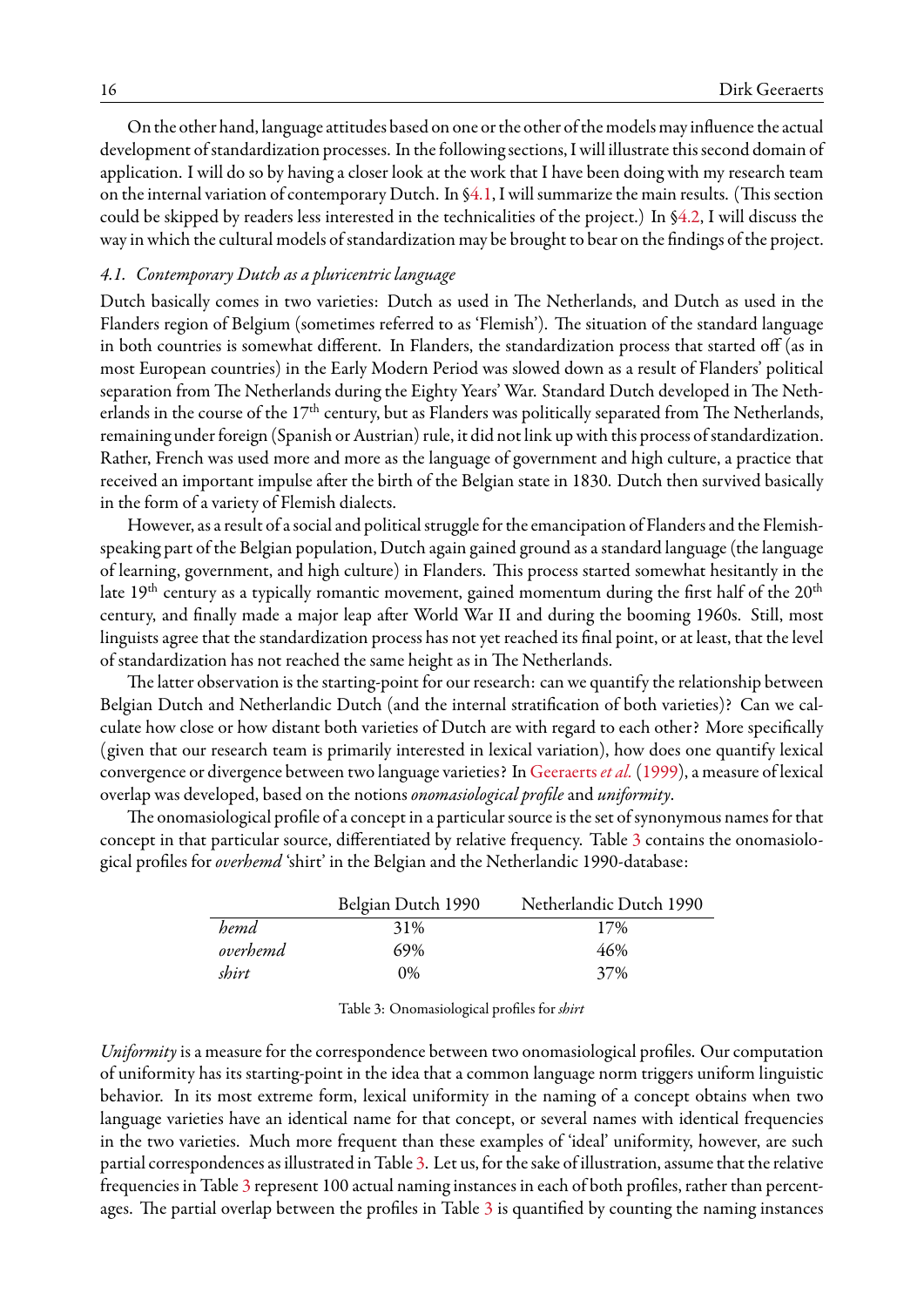for which there is a counterpart in the other profile. In the ideal scenario outlined above, each of the 100 naming events in each of both profiles has its counterpart in the other profile, yielding a maximal uniformity of 100%. In Table [3](#page-15-1), however, 14 instances of *hemd* in B90 have no counterpart in N90, 23 Belgian *overhemden* have no Netherlandic counterpart, and there are no Belgian counterparts for the 37 Netherlandic *shirts*. On the grand total of 200 naming events in the two profiles, only  $200(14+23+37) = 126$ instances have counterparts in the other profile, which yields a uniformity of 126*/*2 = 63%. For the sake of quantitative convenience, it should be noticed that this percentage equates the sum of the smallest relative frequency for each alternative term, i.e.  $17 + 46 + 0 = 63\%$ .

If more than one concept is investigated, a uniformity index U is defined as the average of the uniformity indexes of the separate concepts, whereas uniformity index U' is defined as a *weighted average*, in which the relative frequency of each concept in the investigated samples is taken into account. In the present context, we will focus exclusively on the weighted uniformity U', in which high frequency concepts have a more outspoken impact on the overall uniformity.

The empirical foundation of the research project consisted of 40 000 observations of language use. We collected the different names (and their frequencies) used to denote thirty concepts, fifteen from the field of clothing terminology, and fifteen from the field of football (i.e. soccer) terminology. The resulting database allows us, for instance, to calculate the proportion in Belgian and Netherlandic sources of the term *buitenspel* 'offside' and the loanword *offside* for the concept offside; in the case of the concept jurk 'dress', we can determine whether the lexical choices involve a preference for either *jurk*, *japon*, or *kleed*. The core of the observed material consisted of magazine and newspaper material recorded in 1990.

This core was extended in two ways. In the first place, similar material was collected for 1950 an 1970, which enabled us to carry out a 'real time'-investigation of lexical convergence or divergence processes. In addition, the stratification of language use was taken into account. Between standard and dialect, there are a number of 'strata' on which register differences may co-occur with an increasing geographical specialization. For an investigation of the relationship between Belgian and Netherlandic Dutch, these strata—viz. the regionally colored informal variants of the standard language—are extremely relevant: it can be expected that the linguistic differences between Belgium and The Netherlands will increase on this regiolectic level. This intermediate level between dialect and written standard language was represented by the clothing terms we collected from labels and price tags in shop windows in two Belgian (Leuven and Kortrijk) and two Netherlandic towns (Leiden and Maastricht). The intended audience of this form of communication is more restricted than the national or binational audience which is the target of the magazines from which the core material was selected. The fact that we are dealing with written language in a semi-formal situation, on the other hand, ensures that we steer clear of the purely dialectal pole of the stratificational continuum.

Given this database, what can we expect to find with regard to the relationship between the various language varieties? With respect to the status and the development of Belgian Dutch, two uncontroversial hypotheses can be found in the linguistic literature. First, there is an expectation of *diachronic convergence* between Belgian and Netherlandic Dutch. The standardization process in Flanders is characterized by an explicit normative orientation towards Netherlandic Dutch: the standardization of Belgian Dutch took the form of an adoption of the Dutch standard language that existed already in The Netherlands. In addition, the unfinished character of the standardization of Belgian Dutch is believed to manifest itself in a larger*synchronic distance* between local and national language in Belgium than in The Netherlands; even to the untrained observer, it is obvious that the differences between regional and supraregional registers are much larger in Belgium than in The Netherlands.

The diachronic and the synchronic hypothesis may now be made operational in terms of uniformity values as defined above. Diachronically, convergence and divergence can be quantified as increasing or decreasing uniformity. Synchronically, the larger distance between national and local language we expect in Belgian Dutch, will manifest itself in a smaller uniformity between magazine and shop window material in Belgian Dutch than in Netherlandic Dutch.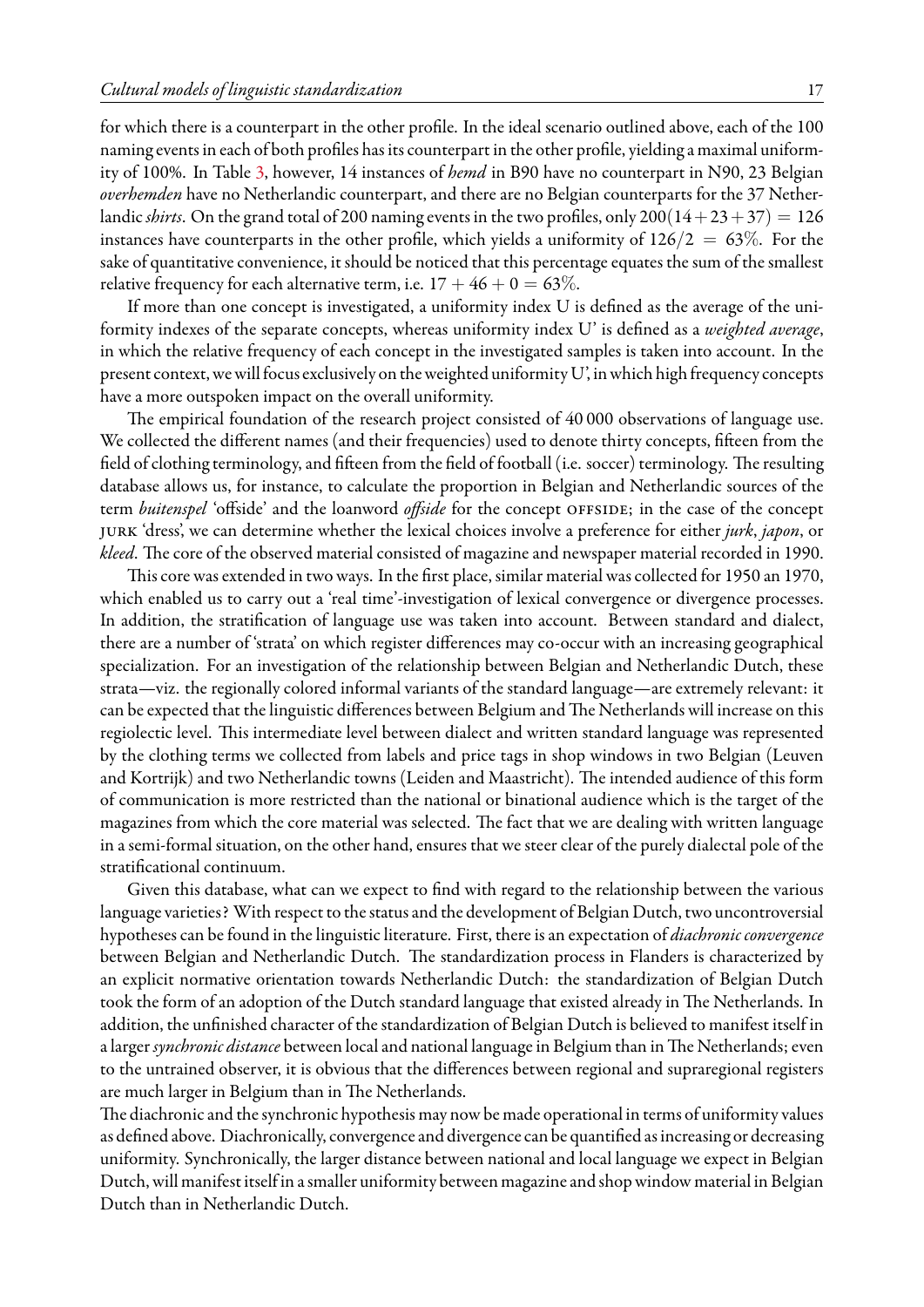| B50 / N50:         | 69,84 |
|--------------------|-------|
| B70 / N70:         | 74,59 |
| B90 / N90:         | 81.70 |
| $B90 / B_{sw}90$ : | 45,90 |
| $N90/N_{sw}90:$    | 67,75 |

<span id="page-17-1"></span>Table 4: U' values comparing Belgium and The Netherlands (1950–1970–1990) and comparing written data from magazines and newspapers with local shop window data (1990)

Table [4](#page-17-1) contains the relevant results. B50 stands for 'Belgian data from 1950', N50 stands for 'data from The Netherlands from 1950'.  $B_{sw}$ 90 refers to the shop window materials in Belgium, in contrast with B90, which stands for the data taken from magazines and newspapers. The data in Table [4](#page-17-1) unambiguously confirm the diachronic as well as the synchronic hypothesis. Diachronically, the increase in uniformity between Belgian and Netherlandic Dutch suggests an evident lexical convergence between both varieties:

| U'(B50,N50) | U'(B70, N70) | U'(B90,N90) |
|-------------|--------------|-------------|
| 69.84       | 74.59        | 81.70       |

Synchronically, the delayed or unfinished standardization of Belgian Dutch manifests itself in a distinctly lower uniformity between the Belgian magazine and shop window data than between the Netherlandic magazine and shop window material:

$$
U'(B90, Bsw90) \n45.90 \n
$$
U'(N90, Nsw90)
$$
\n
$$
67.75
$$
$$

#### <span id="page-17-0"></span>*4.2. Cultural models and the evolution of Belgian Dutch*

The overall situation of the different varieties of Dutch may be summarized as in Figure [1](#page-18-0). The left-hand side of the figure represents Netherlandic Dutch, whereas the right-hand side represents Belgian Dutch ('Flemish'). The vertical dimension represents the internal stratification of both national varieties, distinguishing between the register of standard speech, the colloquial register, and the local dialects. Distances in the figure symbolize linguistic distances. In the upper register, both national varieties are close to each other, but the distances increase in the lower registers. Crucially, the colloquial Belgian Dutch (colloquial Flemish) is much further apart from the high register in Belgium than the distance that exists between colloquial speech and polite speech in The Netherlands. So how would Belgian Dutch evolve?

Basically, there are three possibilities. First, the present situation is merely a transitory one in a gradual process of convergence and standardization. We have seen that there is some evidence for such a converging development, at least in the upper stratum of the language, and it might be assumed that this evolution will continue in the lower strata. In that case, colloquial Flemish is likely to move upwards in the figure, perhaps until it reaches a position that is similar to that of Netherlandic Dutch. Second, the process of convergence might be reversed. Typical features of colloquial Flemish might be incorporated into the standard register used in Belgium, and this informalization of the standard language may in turn lead to a growing distance in the highest stratum between Netherlandic Dutch and Belgian Dutch. And third, the situation might simply be stable.

Now, what I would like to suggest is that the actual choice from among these three logical possibilities may be determined at least in part by the extent to which the three models of standardization are prevalent within the language community.

The first possibility (in which colloquial Flemish moves upwards in the direction of the upper stratum) would receive the strongest impetus from a rationalist attitude towards processes of standardization. A growing tendency to participate in those activities that are typically associated with standard language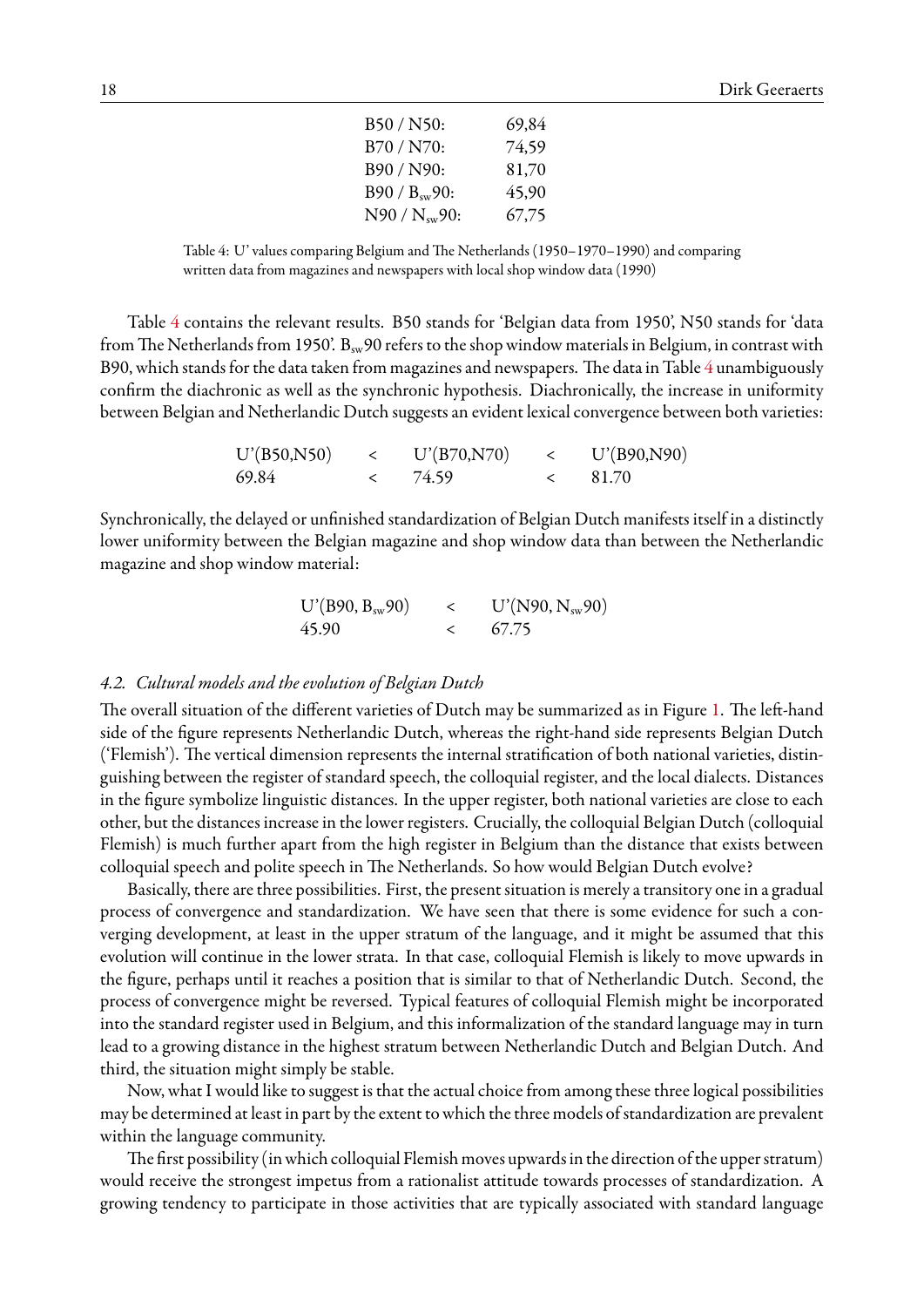

<span id="page-18-0"></span>Figure 1: The stratificational structure of contemporary Dutch

use would go hand in hand with a further dissemination of the standard language in its present form. Whether this process would imply a further convergence of the upper register with Netherlandic Dutch is less clear: apart from the overall universalist aspect of the rationalist stance, i.e. the tendency to broaden the communicative scope of the language, the functional motivation for such a convergence would seem to be relatively weak.

We should note that a process of continuing convergence could also be triggered by a nationalist attitude, if the Flemish and the Dutch feel as one supra-national people, united by a common language across the borderline between Belgium and The Netherlands. However, although there exists a minor tradition of people advocating such an 'ethnic' union of Holland and Flanders, it plays no significant role in popular opinion. The feelings that exist between the Dutch and the Flemish are feelings of competition and gentle animosity rather than ethnic, language-based solidarity.

The second possibility (an increasing internal uniformity within Belgian Dutch, achieved through an informalization of the highest register) links up with the nationalist model. Flanders has achieved a political emancipation within Belgium, and this might be reflected in a growing linguistic independence—in the development, in other words, of an independent standard language norm that is increasingly different from the imported Netherlandic Dutch that was the initial reference point for the standardization process in Flanders. If the nationalist model prevails (and if it is oriented towards Flanders alone and not towards an 'ethnic' union of Holland and Flanders), the speakers of Flemish might develop a growing preference for the indigenous language forms that they encounter at the colloquial level rather than for the imported forms in the higher registers.

The third possibility (a status quo) has a romantic and postmodern ring to it, given that the romantic attitude in its purest form involves anti-establishment feelings. The romantic appreciation of standardization (if it is not lifted to the nationalist level) is basically a suspicious one: standardization is seen as a threat to diversity in general and to one's own local or individual identity in particular. Distancing himself from the official standard, the romantic has several options: he can plead for diversity (the acceptance of all varieties as equal) or he can try to impose his own language as the standard (the nationalist option), but he could also simply maintain the distance, accepting that there is a language for official occasions with which he does not identify, and a colloquial language in which he feels at home and that is sufficiently distant from the official language to be perceived as an expression of his own 'true' identity.

Are there any indications at all that Flanders might indeed have a mentality that favors such a stable form of diglossia? Its own popular self-image would certainly seem to support such a claim. Flanders perceives itself as being mildly anarchistic, in the sense that it is highly suspicious of official authorities,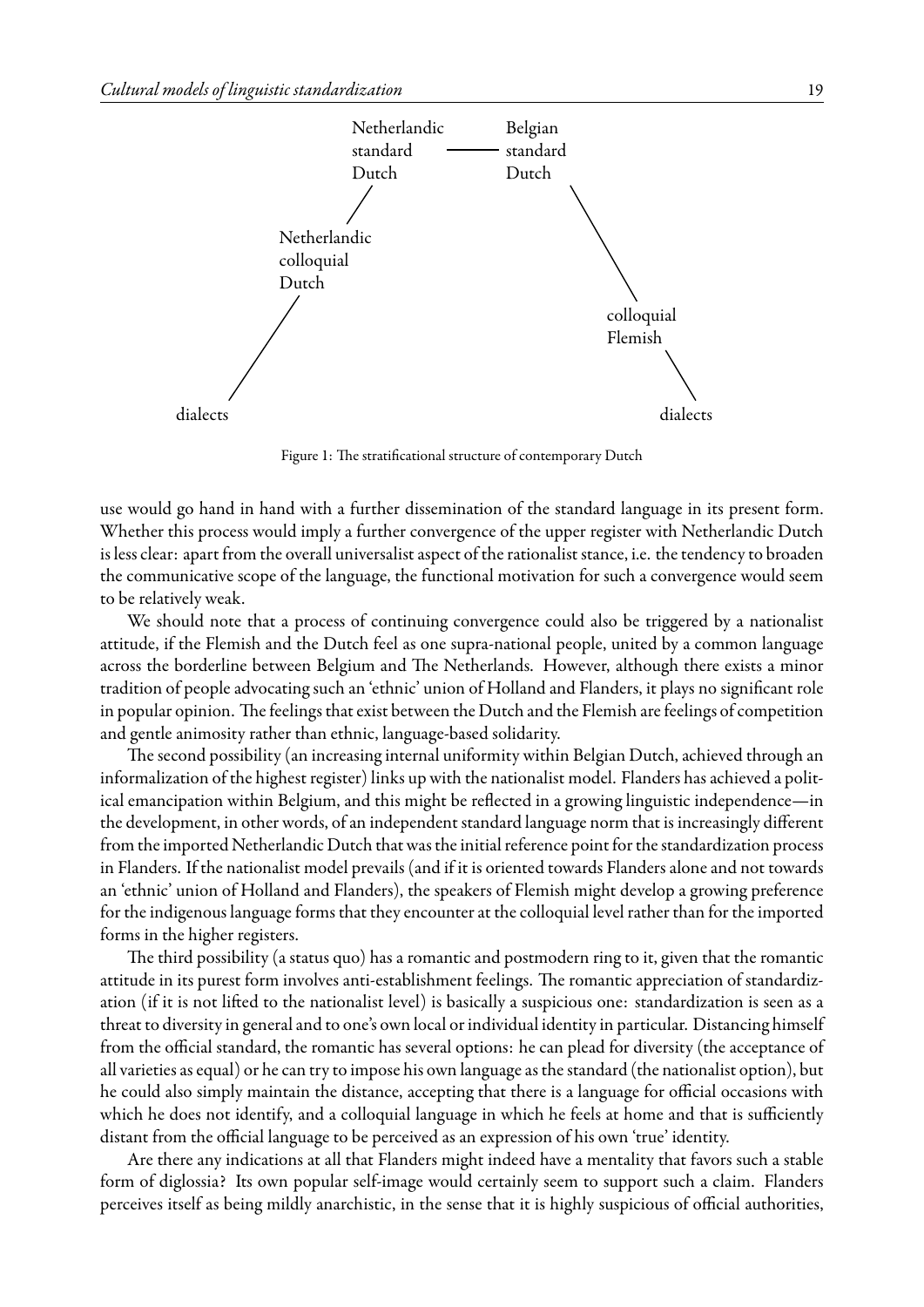and in the sense that it does not take laws and regulations all too seriously. Tax evasion, for instance, is frequently described as a national sport. Also, historical reasons are often cited to explain this mentality. As mentioned above, Flanders has a history of foreign rule, and this is supposed to have engendered a mentality of critical distancing with regard to all forms of official authority. Postmodern tendencies towards informalization and dehierarchicalization would of course strengthen such an attitude. So, could it be that this mentality supports a romantically diglossic attitude in linguistic matters? The suggestion is certainly fascinating enough to warrant further empirically sound research about the mentality of the Flemings and their cultural history.

To be sure, I am not able to make any predictions about the probable course of events in Flanders. The evolution will certainly not only be determined by the attitudinal models mentioned here, and I do not have any attitudinal data yet that determine the strength of one or the other attitude. What I have tried to show, though, is that it makes sense to think about actual processes of standardization in terms of the cultural models identified in the first part of this paper. Cultural models of standardization are real not only to the extent that they shape public debate, but also to the extent that they lie at the basis of the language attitudes of the language users.

## **5. Conclusions**

I have tried to do a number of things in this paper. First, I have argued that our thinking about questions of language variation and linguistic standardization can most often be reduced to two underlying, opposing cultural models: a rationalist one and a romantic one.

Second, I have suggested that the models originated in the 18<sup>th</sup> century, and then went through a number of transformations in the course of the following two hundred years. Specifically, the 19<sup>th</sup> century witnessed the development of a very influential nationalist model that combines elements of both basic models, and the late 20<sup>th</sup> century witnessed a shift towards questions of globalization and the international position of English. At each of these stages, the models exhibit a certain tendency towards a coalescence, but at the same time, tensions remain—tensions between the models, and tensions within the models.

Finally, I have tried to demonstrate that the models in question cannot only be used in discourseanalytic fashion to scrutinize argumentations and discussions, but that they may also be seen as shaping the language attitudes of linguistic communities. If they have a real presence, they do not only show up in the way in which people talk about standardization, but also in the way in which they act.

Each of these points may be further developed. The identification of the models may be expanded towards a systematic map of standardization discussions, charting recurrent patterns of statements and replies. The historical sketch might be developed into a synthetic historical overview of standardization processes, standardization debates, and their relationship with linguistic theorizing. And the suggested link between models and language attitudes could lead to empirical attitudinal research. All of these possible developments, though, should contribute to a common goal: a better understanding of the underlying logic of standardization debates.

## <span id="page-19-0"></span>**Bibliography**

- <span id="page-19-3"></span>Barère, Bertrand (1975). *Rapport du Comité de Salut Public sur les idiomes*, in Certeau, M. .de, Julia, D. & Revel, J. (eds.), *Une politique de la langue: la Révolution française et les Patois*, p. 291–299, Éditions Gallimard, Paris. Original edition 1794.
- <span id="page-19-2"></span>Blommaert, J. & Bulcaen, C. (eds.) (1997). *Political Linguistics*, John Benjamins, Amsterdam / Philadelphia, .
- Burke, L., Crowley, T. & Girvin, A. (eds.) (2000). *The Routledge Language and Cultural Theory Reader*, Routledge, London / New York.
- <span id="page-19-4"></span>Condillac, E. B. de (1973). *Essai sur l'Origines des Sciences humaines*, Porset, Ch. (ed.), Galilée, Auvers-sur-Oise. Original edition 1746.
- <span id="page-19-5"></span>Deprez, K. & Vos, L. (eds.) (1998). *Nationalism in Belgium: Shifting Identities*, Macmillan, Basingstoke.

<span id="page-19-1"></span>van Dijk, T.A. (1998). *Ideology: A Multidisciplinary Approach*, Sage, London, [CrossRef.](http://dx.doi.org/10.4135/9781446217856)

Dirven, R., Hawkins, B. & Sandikcioglu, E. (eds.) (2001a). *Language and Ideology*, I. *Theoretical Cognitive Approaches*, John Benjamins, Amsterdam / Philadelphia, [CrossRef.](http://dx.doi.org/10.1075/cilt.204)